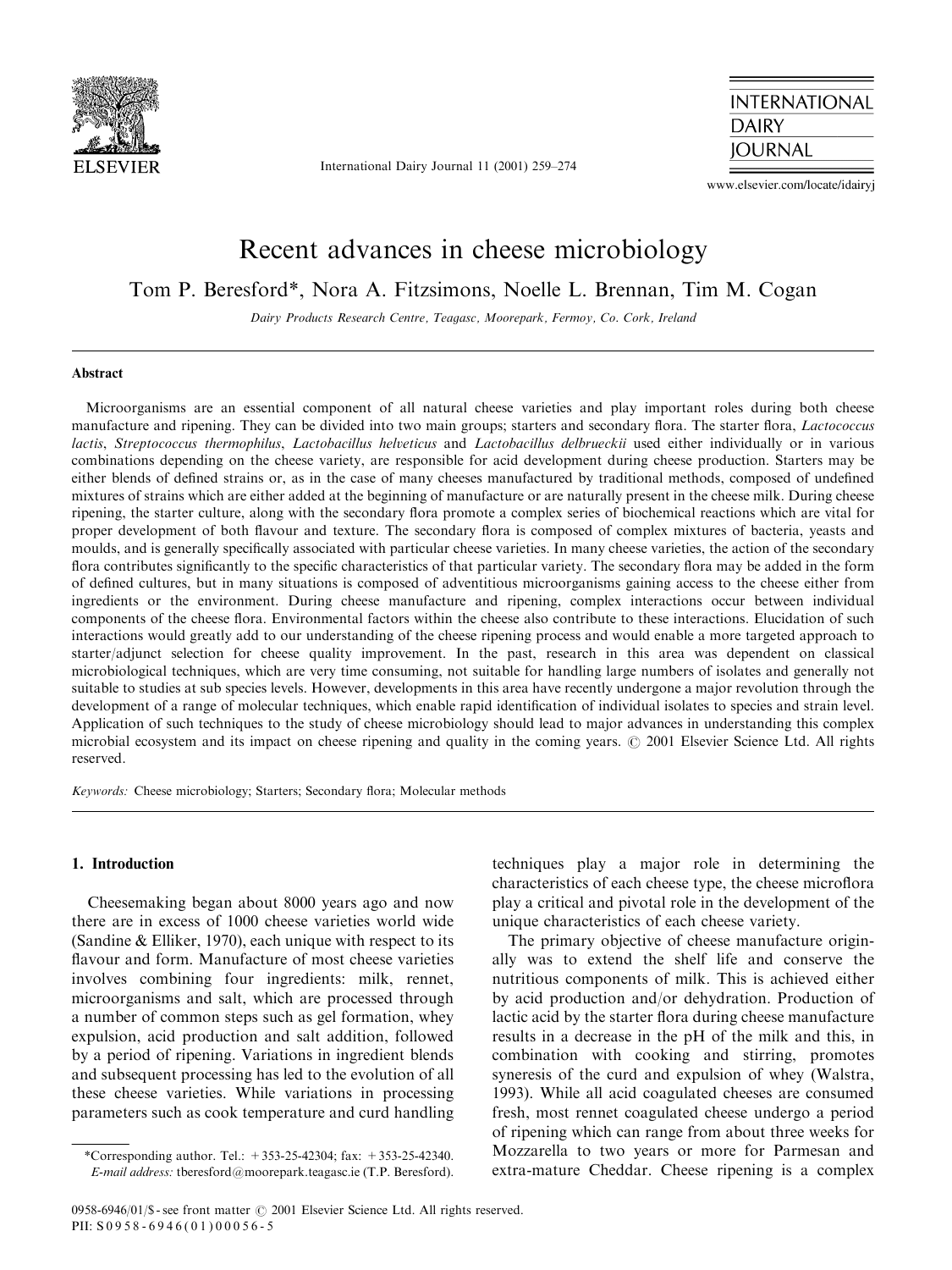process involving a range of biochemical reactions. High densities of microorganisms are present in cheese throughout ripening and they play a significant role in the maturation process (Cogan, 2000). The microflora of cheese may be divided into two groups: starter lactic acid bacteria and secondary microorganisms. Starter lactic acid bacteria are involved in acid production during manufacture and contribute to the ripening process. Secondary microorganisms do not contribute to acid production during manufacture, but generally play a significant role during ripening. The secondary microflora comprise of non-starter lactic acid bacteria (NSLAB) which grow internally in most cheese varieties and other bacteria, yeasts and/or moulds, which grow internally or externally and are usually unique to specific cheese varieties or closely related types.

#### 1.1. Techniques used to study microorganisms in cheese

The main objective of the cheese microbiologist is to develop a clear view of the cheese microflora and its evolution during ripening. It is important that the complete flora is monitored and that the individual components are accurately identified and characterised. A wide range of techniques are available which can be divided into three groups: (1) methods which depend on cultivation followed by phenotypic characterisation; (2) methods which depend on cultivation followed by molecular characterisation; and (3) methods which depend on molecular characterisation only. All of these methods have associated advantages and disadvantages.

Classical cheese microbiology depends exclusively on the first approach. Cheese samples are homogenised and plated on a range of media, followed by phenotypic characterisation of a selection of the resulting isolated colonies. While selective plating does result in a useful overview of the microbial flora, only strains which can grow under the selective conditions used will be monitored and phenotypic characterisation may be unreliable, as phenotypic characters are dependent on culture and environmental conditions used in the assay. This approach is also limited in its sensitivity and is not suitable for routine analysis to subspecies or strain level.

The application of molecular techniques to characterise microorganisms overcomes many of the problems associated with phenotypic characterisation. While the most frequently used methods involve the characterisation of nucleic acid or proteins, fatty acid analysis (Johnsson, Nikkila, Toivonen, Rosenqvist, & Laakso, . 1995; Rementzis & Samelis, 1996; Decallonne, Delmee, Wauthoz, El Lioui, & Lambert, 1991; Kämpfer & Kroppenstedt, 1996), cell wall and membrane antigenic profiling(Sharpe, 1970), and whole-cell pyrolysis (Magee, 1993) have also proven useful. Protein characterisation includes whole-cell protein profiling(Samelis, Tsakalidou, Metaxopoulos, & Kalantzopoulos,

1995; Pot, Ludwig, Kersters, & Schleifer, 1994; Tsakalidou et al., 1994; Dicks & van Vuuren, 1987), enzyme homology studies (Ardö & Jönsson, 1994; Sasaki, Bosman, & Tan, 1995; Lortal, Valence, Bizet, & Maubois, 1997) and multilocus enzyme electrophoresis (Zahner, Momen, Salles, & Rabinovitch, 1989). A wide range of methods based on nucleic acid analysis have been developed and the advantages and disadvantages associated with each of these have recently been reviewed (Farber, 1996; O'Sullivan, 1999). All these molecular approaches require pre-growth of the microorganisms on various media and as such there is a danger that only a sub-fraction of the overall community is being assayed. The development of culture independent methods for microbial analysis has revolutionised microbial ecology (for review see O'Sullivan, 1999) and its application to cheese microbiology should lead to major new insights into this complex microbial ecosystem.

# 1.2. Factors influencing growth of microorganisms in cheese

A number of physical parameters control the growth of microorganisms in cheese during ripening, including water content, salt concentration and pH. The extent of variation in these parameters is influenced by the cheese making process.

#### 1.2.1. Moisture

All microorganisms require water for growth and one of the most effective ways of controlling their growth is to reduce the available water either through dehydration or addition of some water soluble component such as sugar or salt. An increase in the moisture content of cheese leads to increased susceptibility to spoilage. The concept of water activity,  $(a_w)$  developed by Scott  $(1957)$ , has provided a basis for an increasing understanding of microbe/water relations in food. Water activity is directly proportional to the moisture content of the cheese and inversely to the concentration of NaCl and other low molecular weight compounds (Esteban & Marcos, 1989).  $a_w$  is a thermodynamic concept defined as the ratio between the vapour pressure of the water present in a system  $(p)$  and that of pure water  $(p_0)$  at the same temperature:

# $a_w = p/p_0 \quad 0 \leq a_w \leq 1.$

During the first stages of cheese manufacture,  $a_w$  is  $\sim$  0.99, which supports the growth and activity of the starter culture. However, after whey drainage, salting and during ripening the prevailing  $a_w$  levels (0.917– 0.988; Rüegg & Blanc, 1981) are significantly lower than the optimal requirements of starter bacteria. It is thus likely that  $a_w$  contributes to the control of their metabolic activity and multiplication (Brown, 1976).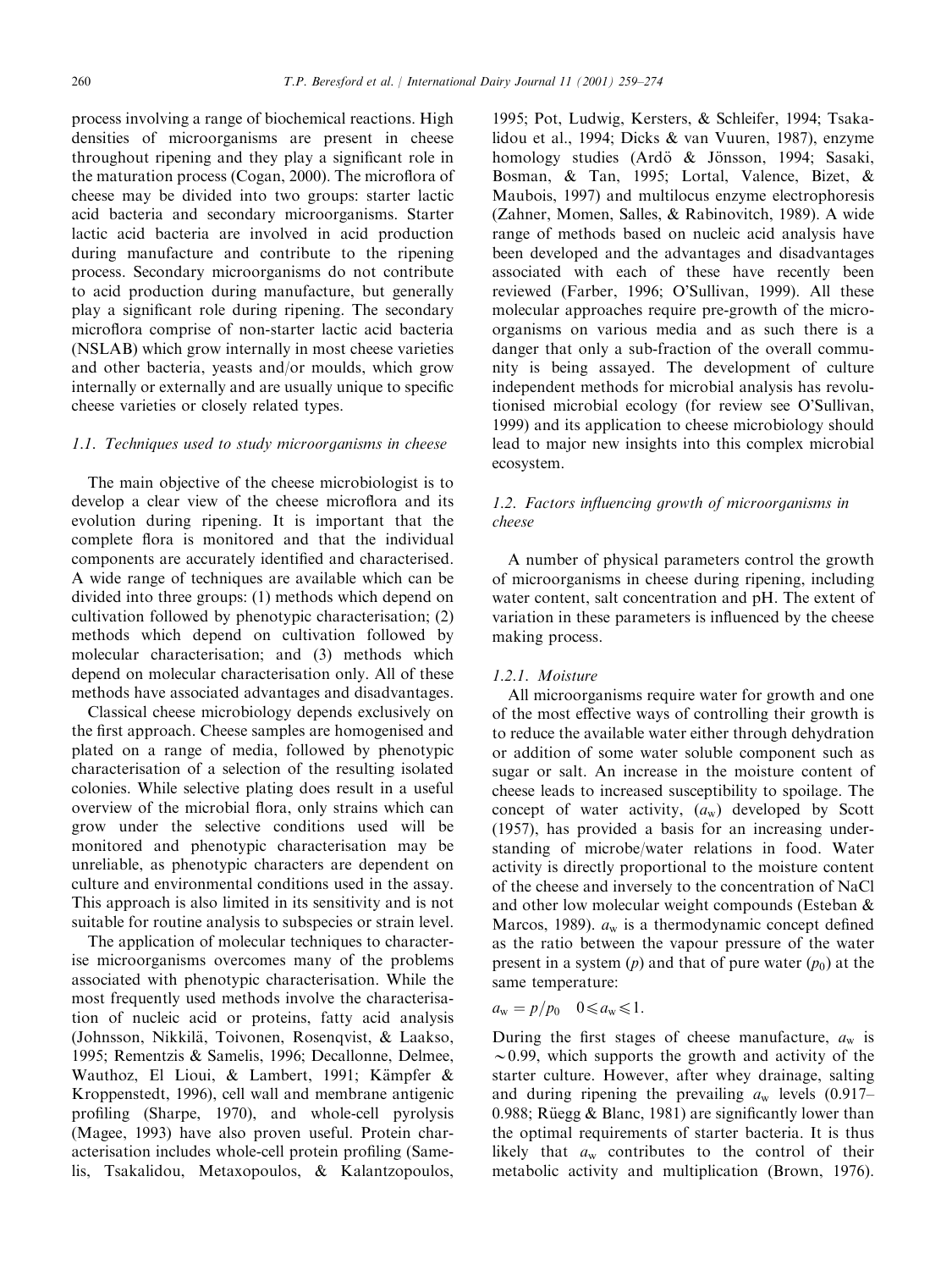Lactic acid bacteria (LAB) generally have higher  $a_w$ minima than other cheese bacteria; the minimum  $a<sub>w</sub>$  for Lactococcus lactis, Streptococcus thermophilus, Lactobacillus helveticus and Propionibacterium freudenreichii ssp. shermanii are  $0.93$ ,  $>0.98$ ,  $>0.96$  and 0.96, respectively (Weber & Ramet, 1987). A depression in  $a_w$  during cheese ripening occurs due to water loss by evaporation, salt, and the hydrolysis of proteins to peptides and amino acids and triglyceride to glycerol and fatty acids; the hydrolysis of each peptide or ester bond requires one water molecule. Since significant proteolysis occurs in cheese, the unbound moisture level will decrease during maturation (Cogan, 2000). Control of moisture loss is effected by increasing the relative humidity in the ripening room or by packing the cheese in wax or plastic. There may be variation in the  $a_w$  values in different zones in cheese; for brine-salted hard and semihard cheeses values are usually higher toward the centre; Cheddar cheese is dry-salted and vacuum packed and, therefore, no loss of moisture will occur and no change in  $a_w$  since the salt is uniformly distributed in the cheese.

## 1.2.2. Salt

Salt and  $a_w$  are very much interrelated and the inhibition of starter and spoilage bacteria by salt mainly reflects the effect of salt in reducing  $a_w$ . The concentration required depends on the nature of the food, its pH and moisture content, but, generally,  $10-100 \text{ g/kg}$  is sufficient. The  $a_w$  depression which occurs, when salt (or any solute) dissolves in water, is the major inhibitory factor (Rüegg & Blanc, 1977). The relationship between salt concentration  $(x, g/kg)$  of cheese) and  $a_w$  is described by Cogan (2000) as:

# $a_{\rm w} = -0.0007x + 1.0042.$

The correlation co-efficient  $(r^2)$  was 0.997. The salt concentration in cheese ranges from 0.7 to  $7 g/100 g$ , corresponding to  $a_w$  values of 0.99–0.95, respectively. Many microorganisms could grow under such conditions, thus illustrating the contribution of other interacting factors to the inhibition of microbial growth. The concentration of salt dissolved in the cheese moisture (i.e.  $\%$  S/M) rather than the actual concentration of salt added by dry- or brine-salting of the cheese determines the inhibitory effect of salt.

#### 1.2.3. pH and organic acids

The optimum pH for the growth of most common bacteria is around neutral and growth is often poor at  $pH$  values  $\lt$  5.0. Due to the accumulation of organic acids, cheese curd post-manufacture has a pH ranging between 4.5 and 5.3; such low pH values will not allow the survival of acid-sensitive species. The real inhibitor is thought to be the undissociated form of the organic acid (Beuchat & Golden, 1989). The principal organic acids found in cheese are lactic, acetic, and propionic acids which have  $pK_a$ s of 3.08, 4.75 and 4.87, respectively, such that lactic acid is the least and propionic acid the most effective inhibitor at the same concentration at the pH of cheese. However, lactate in cheese curd is invariably present at much greater concentrations than either of the other two acids, except in the case of Swiss cheese where the concentration of propionic acid may be higher than lactic acid in the ripened cheese (Steffen, Eberhard, Bosset, & Rüegg, 1993).

#### 1.2.4. Ripening temperature

The microorganisms involved in cheese manufacture and ripening are either mesophilic or thermophilic having temperature optima of  $\sim 30^{\circ}$ C or 42<sup>o</sup>C, respectively. The temperature at which cheese is ripened is a compromise between the need to promote ripening reactions and control growth of the desirable secondary flora, and the need to prevent the propagation of potential spoilage and pathogenic bacteria. Higher temperatures promote accelerated ripening(Folkertsma, Fox, & McSweeney, 1996), but the changes to body and flavour are often detrimental.

#### 1.2.5. Redox potential

The redox or oxidation–reduction potential  $(E_h)$  is a measure of the ability of a chemical/biochemical system to oxidise (lose electrons) or reduce (gain electrons). An oxidised or reduced state is indicated by a positive or negative mV value, respectively. The  $E_h$  of milk is about  $+150$  mV, while that of cheese is about  $-250$  mV. While the exact mechanism of the reduction in  $E<sub>h</sub>$  in cheese is not fully established, it is most probably related to fermentation of lactic acid by the starter during growth, and the reduction of small amounts of  $O_2$  in the milk to water (Crow et al., 1995a). As a consequence of these reactions, the cheese interior is essentially an anaerobic system, which can only support the growth of obligatory or facultatively anaerobic microbes. In different microbial cultures,  $E_h$  may range from about  $+300 \text{ mV}$  for aerobes to less than -400 mV for anaerobes (Brown & Emberger, 1980). The  $E_h$  of cheese is one of the major factors in determining the types of microorganisms which will grow in cheese; therefore, obligate aerobes, such as Pseudomonas, Brevibacterium, Bacillus and Micrococcus spp. are excluded from growth in the interior of the cheese. Bacteria which develop on the cheese surface are predominantly obligate aerobes.

## 1.2.6. Nitrate

Nitrate  $(NO<sub>3</sub><sup>-</sup>)$  is added to the cheese milk as saltpetre  $(KNO<sub>3</sub>)$  or NaNO<sub>3</sub>, in the production of some cheeses, especially Dutch-type varieties, such as Edam and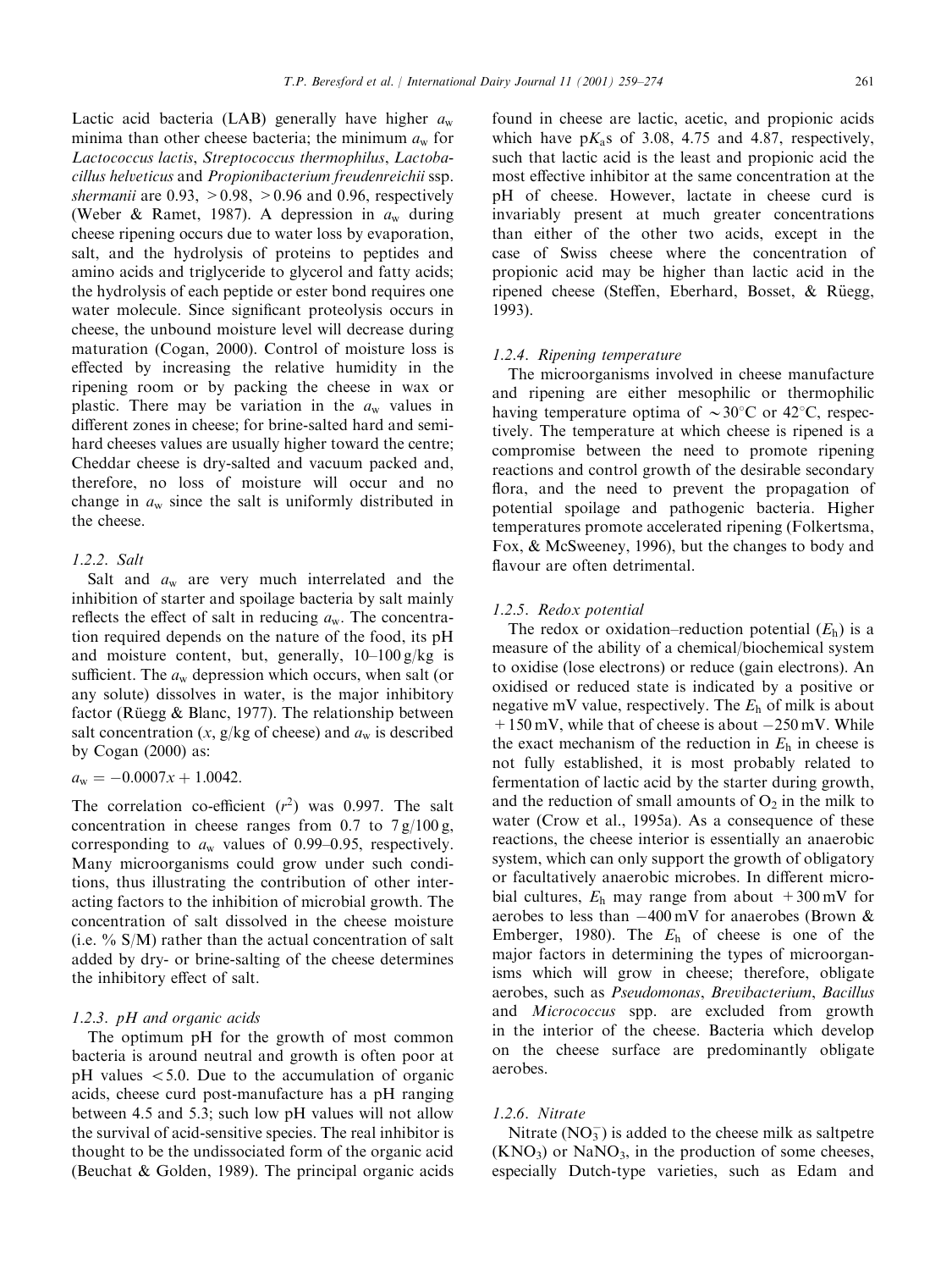Gouda to prevent growth of Clostridium tyrobutyricum which ferments lactate to butyrate,  $H_2$  and  $CO_2$ :

# 2 Lactate  $\rightarrow$  1 Butyrate + 2CO<sub>2</sub> + 2H<sub>2</sub>.

The  $H_2$  and  $CO_2$  are responsible for the large holes present in the cheese while the butyrate is responsible for off-flavour formation. In these cheeses, the rate of NaCl migration is relatively slow and equalisation of the salt concentration throughout the cheese can take several weeks. In addition, the moisture content is high. Therefore, growth inhibition of spoilage microorganisms such as C. tyrobutyricum is necessary prior to achieving salt equilibrium and nitrate fulfils this function. During ripening nitrate is reduced to nitrite (the actual growth inhibitor) by the indigenous xanthine oxidase present in the milk/curd (Nieuwenhoff, 1977). Nitrite does not affect the growth of LAB, but does inhibit propionibacteria essential for eye formation in Emmental cheese and thus is not suitable for control of C. tyrobutyricum in cheese where growth of propionibacteria is required. Nitrite can react with aromatic amino acids in cheese to produce nitrosamines, many of which are carcinogenic. The reaction is pH dependent, occurring preferentially in the pH range of 2–4.5. Cheese has a higher pH and this slows down the reaction leading to the formation of nitrosamines. Most of the nitrate, which is added during cheesemaking is found in the whey or diffuses into the brine. By the time the cheese is ready for consumption, the levels of nitrite is usually well below the permissible level of 50 mg/kg as laid down in Dutch regulations.

### 1.3. Starter bacteria

The primary function of starter bacteria is to produce acid during the fermentation process; however, they also contribute to cheese ripening where their enzymes are involved in proteolysis and conversion of amino acids into flavour compounds (Fox & Wallace, 1997). Starter bacteria could be defined as isolates which produce sufficient acid to reduce the pH of milk to  $<$  5.3 in 6 h at  $30-37$ °C. Starter bacteria are either added deliberately at the beginning of manufacture or may be natural contaminants of the milk, as is the case in many artisanal cheese varieties made from raw milk. They grow during manufacture and typically attain densities of  $10^8$  cfu/g within hours of the beginning of manufacture. Either mesophilic or thermophilic starter cultures are used, depending on the cheese being manufactured; mesophilic cultures are used in the production of Cheddar, Gouda, Edam, Blue and Camembert, while thermophilic cultures are used for high temperature (50–  $55^{\circ}$ C) cooked hard cheeses such as Emmental, Gruyère, Parmesan and Grana. Starter bacteria encountered most often are members of the genera Lactococcus, Lactobacillus, Streptococcus, Leuconostoc and Enterococcus.

Both mesophilic and thermophilic cultures can be subdivided into mixed (undefined) cultures in which the number of strains is unknown, and defined cultures, which are composed of a known number of strains. Undefined or mixed-strain mesophilic cultures are mainly composed of L. lactis ssp. cremoris and L. lactis ssp. lactis, which may include citrate metabolising strains, for flavour production. A survey of 113 isolates from a commonly used undefined culture indicated that a range of strains having different plasmid profiles, acid producing capabilities and phage sensitive ranges were present, confirming that such cultures are indeed composed of mixed strains (Lodics & Steenson, 1993). Daly (1983) reviewed the use of mesophilic cultures in the dairy industry. Defined mesophilic cultures are now used for the manufacture of most Cheddar cheese world wide. Thermophilic starters are composed of either single or multiple strains of S. thermophilus and thermophilic lactobacilli such as Lb. delbrueckii ssp. delbrueckii, Lb. delbrueckii ssp. bulgaricus, Lb. delbrueckii ssp. lactis or Lb. helveticus. Undefined or mixed thermophilic cultures are used in the small-scale production of Gruyère, Emmental and Grana cheeses of France, Switzerland and Italy. These cultures are generally produced, by incubating whey from the previous day's production, overnight at  $40-45^{\circ}$ C. The flora is composed primarily of S. *thermophilus*, though enterococci, lactococci and leuconostocs may also be present, and several species of lactobacilli, including Lb. helveticus, Lb. delbrueckii, Lb. acidophilus, and Lb. fermentum. A similar natural whey starter containing thermophilic LAB is used to make Parmesan (Parmigiano Reggiano), a hard, cooked cheese from Northern Italy. This starter consists primarily of undefined strains of Lb. helveticus (75%) and Lb. delbrueckii ssp. bulgaricus (25%); however, their precise composition is uncontrolled and significant variations at strain level are likely to occur (Coppola et al., 1997; Nanni et al., 1997). Varieties such as Pecorino Sardo (from Sardinia) and Majorero (from Spain) are manufactured without the deliberate addition of any starter cultures and rely on lactic acid bacteria, which are naturally present in the cheese milk to reduce the pH during manufacture.

A recent survey involved the characterisation of 4379 bacterial isolates from 35 European artisanal dairy products, including25 cheeses (Cogan et al., 1997). The study indicated that 38% of the isolates were Lactococcus, 17% Enterococcus, 14% S. thermophilus, 12% mesophilic Lactobacillus, 10% Leuconostoc and 9% thermophilic Lactobacillus. Acid production by the isolates varied considerably. Of the Lactococcus and mesophilic Lactobacillus isolates, only 8% and 2%, respectively, produced sufficient acid to reduce the pH of milk to  $\lt 5.3$  in 6 h at 30°C. In contrast, 53%, 32% and 13% of the S. thermophilus, thermophilic Lactobacillus and Enterococcus isolates, respectively, reduced the pH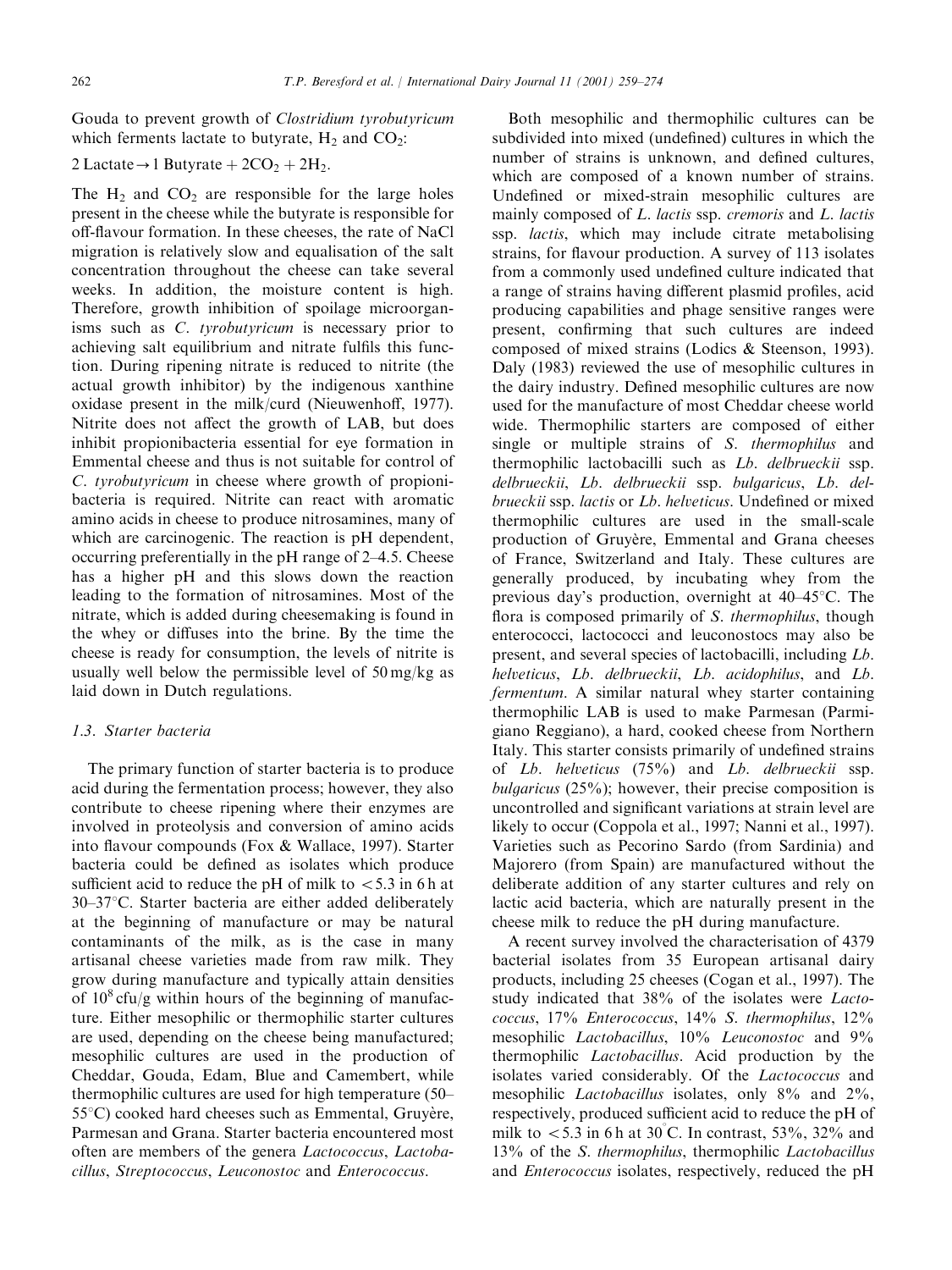to 5.3. This indicates that most of the mesophilic bacterial isolates from artisanal cheeses do not produce sufficient acid, when tested individually, to make cheese and as such do not conform to the definition of ''starter'' bacteria. It is possible, that if these isolates are prt<sup>-</sup> that they may contribute to acid production when used in combination with other typical starter strains, this however has not been investigated. Many of the thermophilic isolates were good acid producers and, hence, suitable as starter cultures. The presence of enterococci as a natural part of the flora of some artisanal products has provoked much debate, as there is some evidence that they may be associated with clinical infections in immuno-compromised patients or patients undergoing surgery (Boyce et al., 1992). The fact that some strains are also vancomycin resistant is also a cause for concern (Noskin, 1997). Despite these considerations, they are found in high densities in many cheeses, particularly those made around the Mediterranean, and are felt to have a very positive role in flavour development.

The LAB present in starter cultures and some of the biochemical characteristics, which can be used to differentiate them, are shown in Table 1. The taxonomy of starter LAB has recently undergone significant revision, due to the reclassification of some species following detailed genotypic characterisation (Schleifer  $&$  Klipper-Bälz, 1987). Former species appellations are included in Table 1 to facilitate interpretation of the earlier literature. Cell morphology, isomer and amount of lactic acid produced and citrate metabolism capabilities (mesophilic cultures only), ability to grow at  $10^{\circ}$ C and  $45^{\circ}$ C, utilisation of glucose, galactose and lactose can readily distinguish between the species listed. Leuconstoc spp. is differentiated from the other starter bacteria by their ability to metabolise sugars by the phosphoketolase pathway and their poor ability to grow in milk. This is probably due to the lack of a proteinase system to degrade milk proteins and release growth substrates. This can be overcome by addition of 0.3%  $(w/v)$  yeast extract as a stimulant; if lactose cannot be catabolised,  $1\%$  (w/v) glucose may also be necessary.

Production of homogeneous, high quality Cheddar cheese requires uniform lactose fermentation and proteolysis. As the rate and extent of both these processes are dependent upon temperature and salt concentration, the latter should be as uniform as possible (Thomas & Pearce, 1981). The rate of lactose fermentation by starters in Cheddar is dependent on the S/M levels in the fresh cheese (Turner & Thomas, 1980). At low  $S/M$  levels, all the lactose  $(4\%)$  was utilised within eight days, while starter metabolism was curtailed at 6% S/M such that lactose concentrations in the cheese remained high for several weeks post-manufacture. This residual lactose was utilised by non-starter lactic acid bacteria (NSLAB), but there was no strong

| <b>Organism</b>                                        | Old name       |       | before coagulation<br>litmus in milk<br>Shape Reduction of | in milk $(9/6)^b$ produced<br>produced | Lactic acid Isomer(s) Metabolism NH <sub>3</sub> from Growth<br>of lactate of citrate | arginine             |                      | Fermentation <sup>c</sup> |               |     |
|--------------------------------------------------------|----------------|-------|------------------------------------------------------------|----------------------------------------|---------------------------------------------------------------------------------------|----------------------|----------------------|---------------------------|---------------|-----|
|                                                        |                |       |                                                            |                                        |                                                                                       |                      | Io 40°C 45°C Glu Gal |                           |               | Lac |
| Streptococcus thermophilus                             | Unchanged      | Coci  |                                                            |                                        |                                                                                       |                      |                      |                           |               |     |
| Lactobacillus helveticus                               | Unchanged      | Rods  |                                                            |                                        |                                                                                       |                      |                      |                           |               |     |
| Lactobacillus delbrueckii ssp. bulgaricus              | Lb. Bulgaricus | Rods  |                                                            |                                        |                                                                                       |                      |                      |                           |               |     |
| Lactobacillus delbrueckii ssp. lactis                  | Lb. lactis     | Rods  | I                                                          |                                        |                                                                                       | $\frac{+}{\sqrt{ }}$ |                      |                           | $\frac{1}{1}$ |     |
| Lactococcus lactis ssp. cremoris                       | Str. cremoris  | Cocci |                                                            | $\frac{8}{2}$                          |                                                                                       |                      |                      |                           |               |     |
| Lactococcus lactus ssp. lactus                         | Str. lactis    | Cocci |                                                            | 0.8                                    |                                                                                       |                      |                      |                           |               |     |
| Leuconostoc lactis                                     | Unchanged      | Cocci |                                                            | $< 0.5$                                |                                                                                       |                      |                      |                           |               |     |
| Leuconostoc mesenteroides ssp. cremoris Leuc. cremoris |                | Cocci | I                                                          | $\frac{2}{3}$                          |                                                                                       |                      |                      |                           |               |     |

Table 1

 $/$  +, majority of strains negative. bThese are approximate values; individual strains vary. vary. , majority of strains positive;

cGlu, glucose; Gal, galactose; Lac, lactose. 'Glu, glucose; Gal, galactose; Lac, lactose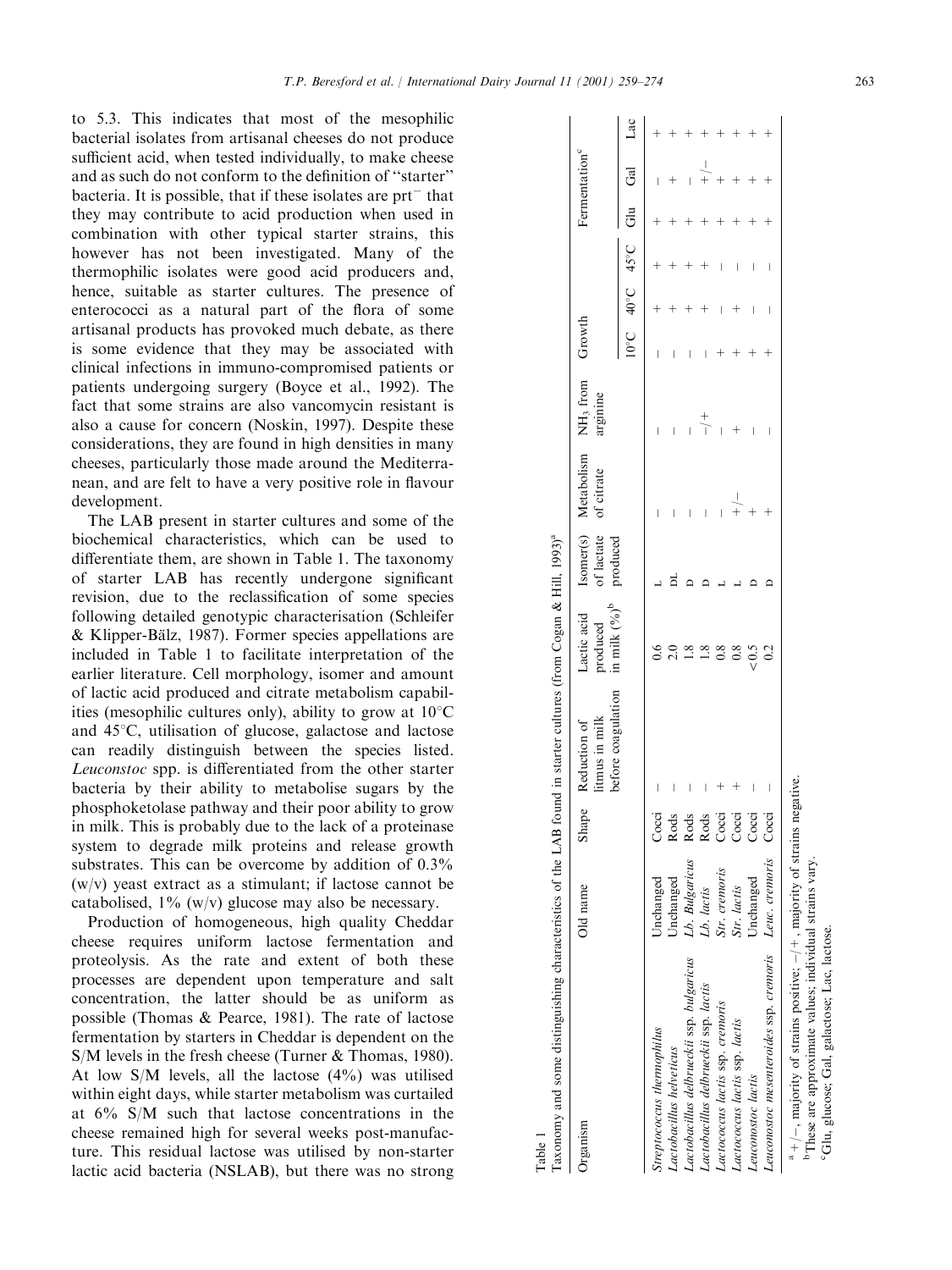correlation between residual lactose and growth of NSLAB, indicating that they use other energy sources besides lactose and/or other factors for growth. According to Martley and Lawrence (1972) strains of  $L.$  lactis ssp. lactis survived much better than L. lactis ssp. cremoris strains in the presence of 4–5% NaCl. One of the main roles of starter bacteria is to provide a suitable environment, with respect to redox potential, pH and moisture content in the cheese, which allows enzyme activity from the rennet and starter, and growth of secondary flora to proceed favourably. The temperature during manufacture and the  $S/M$  must be controlled to ensure that the activity of the starter is sufficient to allow the required pH to be reached within one day of manufacture.

Starters make the only significant contribution to the microbial biomass of LAB in the young curd. This relatively high starter biomass represents considerable biocatalytic potential for cheese ripening reactions, which could be modulated through autolysis of the starter cells. The major autolytic activity in lactococci is due to a muraminidase (Mou, Sullivan, & Jago, 1976; Niskasaari, 1989). Autolysis of starter cells may be influenced by the NaCl concentration and associated salt in moisture values of cheese (Bie & Sjostrom, 1975), and varying manufacturing conditions, such as elevated cook temperatures (Lowrie, Lawrence, & Peberdy, 1974). Should the starter reach too high a population or survive too long, flavour defects such as bitterness, which mask or detract from cheese flavour are produced. In a study by Wilkinson, Guinee, O'Callaghan, and Fox (1994) in which starter viability and release of intracellular starter enzymes into cheese was monitored, it was concluded that L. lactis ssp. cremoris strains had different autolytic patterns. Higher levels of free amino acids were produced by the most autolytic strain (AM2) relative to the least autolytic strain (HP). Crow et al. (1995a) reported that intact starter cells fermented lactose, removed oxygen and probably initiated a number of flavour reactions, while peptidolytic processes were accelerated by autolysed cells. In young curd, the ratio of intact to lysed cells was deemed important in the control of Cheddar cheese ripening (Crow, Martley, Coolbear, & Roundhill, 1995b). The end-products of peptidolysis, amino acids, accumulate faster following starter autolysis, and are major precursors of the compounds required for cheese flavour production (Sandine & Elliker, 1970; Urbach, 1995). These reactions provide not only important flavour compounds, but also precursors for further flavourgenerating reactions in cheese. Autolysis of Lb. helveticus has been reported in Grana cheese (Botazzi, Battistotti, Vescovo, Rebecchi, & Bianchi, 1992) and in experimental Swiss type cheese (Valence, Richoux, Thierry, Palva, & Lortal, 1998). The application of strains of S. thermophilus and/or Lb. helveticus as starter

adjuncts in the manufacture of Cheddar cheese is now quiet common. Kiernan, Beresford, O'Cuinn, and Jordan (2000) demonstrated that Lb. helveticus autolysed very rapidly in Cheddar cheese and resulted in significantly higher levels of free amino acids and improved the flavour of the cheese.

## 1.4. Secondary flora

### 1.4.1. Non-starter lactic acid bacteria (NSLAB)

NSLAB are mesophilic lactobacilli and pediococci, which form a significant portion of the microbial flora of most cheese varieties during ripening. They are not part of the normal starter flora; they generally do not grow well in milk (Cogan et al., 1997), and do not contribute to acid production in the cheese vat. Lactobacilli are traditionally divided into three groups on the basis of being either (I) obligatory homofermentative, (II) facultatively heterofermentative, or (III) obligatory heterofermentative (Kandler & Weiss, 1986). The NSLAB lactobacilli regularly encountered in cheese are members of the facultatively heterofermentative group (II), and are thus sometimes referred to as facultatively heterofermentative lactobacilli (FHL). Many species of mesophilic lactobacilli have been isolated from cheese, but those most frequently encountered are Lb. casei/Lb. paracasei, Lb. plantarum, Lb. rhamnosus and Lb. curvatus (Jordan & Cogan, 1993; Coppola et al., 1997; Fitzsimons, Cogan, Condon, & Beresford, 1999). Pediococcus acidilactici and Pe. pentosaceus are the most frequently encountered pediococci in cheese.

The NSLAB flora of many cheese varieties has been reported in the literature in recent years. The bacterial flora of ripened semi-hard cheeses, Jarlberg and Norvegia from Norway and Herrgard, Greve and Gouda from Sweden, manufactured from pasteurised milk was found to be dominated (76%) by mesophilic lactobacilli (Linberg, Christiansson, Rukke, Eklund, & Molin, 1996), predominantly Lb. paracasei/Lb. casei and Lb. rhamnosus. The NSLAB populations of many traditional Greek cheeses are dominated by Lb. plantarum. In Feta and Teleme cheeses 47.8% and 65.8% of the lactobacilli isolated were identified as Lb. plantarum (Tzanetakis & Litopoulou-Tzanetaki, 1992). Lb. plantarum and Lb. paracasei comprised 18.4% and 15.8% of the flora of Kefalotyri cheese ripened for four months (Litopoulou-Tzanetaki, 1990). Lb. plantarum (56.9%) and Lb. paracasei (37.2%) were the main species isolated from Tenerife goat's milk cheese. Lb. plantarum was present in high proportion in two day-old cheese but decreased during ripening, whereas Lb. paracasei present initially at low densities increased during ripening and was the dominant Lactobacillus species in 60 dayold cheese (Zarate, Belda, Perez, & Cardell, 1997). Lb. *plantarum* predominated during cave ripening  $(16-120)$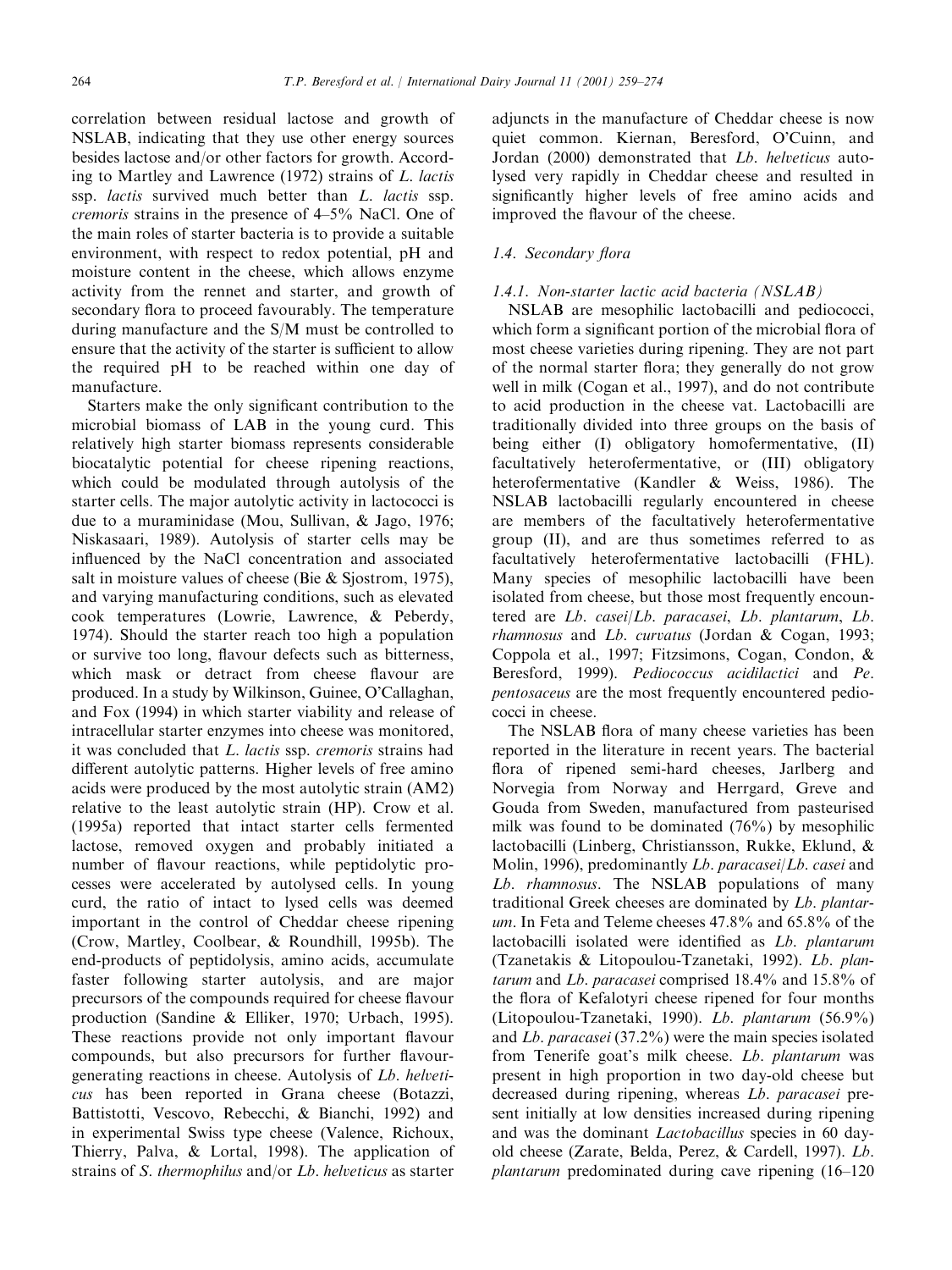days) of Cabrales cheese (Nunez, 1978), while Lb. plantarum and Lb. brevis were the main lactobacilli identified in Afuega'l Pitu cheese (Cuesta, Fernández-García, González de Llano, Montila, & Rodríguez, 1996). The most common Lactobacillus species identified in Majorero cheese was Lb. plantarum, although Lb. paracasei, Lb. brevis and Lb. fermentum were also present in small amounts (Fontecha et al., 1990). Most of the lactobacilli isolated from Mahon cheese were also identified as Lb. plantarum (Ramos, Barneto, Suarez, & Inigo, 1982). Lb. paracasei and Lb. plantarum were the most frequently isolated NSLAB from Arzua cows' milk cheese (Centeno, Cepeda, & Rodriguez-Otero, 1996), a similar population was observed in Armada cheese (Tornadijo, Fresno, Bernardo, Martin Sarmiento, & Carballo, 1995). Few data are available on the NSLAB flora from Portuguese cheese; however, lactobacilli predominated in Serpa, while Lb. paracasei, and Lb. plantarum were prevalent in Serra da Estrela cheese (Roserio & Barbosa, 1996). Lb. paracasei was the dominant *Lactobacillus* isolated from the Italian cheese Montasio. Lb. paracasei was not detected immediately post manufacture, but grew to levels of  $10<sup>7</sup>$  cfu/g during the first month of ripeningand remained at that level up to 120 days (Lombardi, Cattelan, Martina, & Basso, 1995). Prolonged ripening times are a specific feature of Parmigiano Reggiano. The evolution of the bacterial flora of this cheese was studied up to 24 months of ripening. Lb. paracasei, Lb. rhamnosus and P. acidilactici were the dominant NSLAB flora. During ripening densities decreased from  $\sim 10^8 \text{cftu/g}$  at five months of ripening to  $\sim 10^4$  cfu/g at 24 months (Coppola et al., 1997). Lb. plantarum and Lb. paracasei were identified in Casu Axedu (Ledda, 1996) and Fontina (Cocconcelli, 1996a) cheeses. Lb. fermentum and Lb. plantarum were identified in Toma cheese (Cocconcelli, 1996b).

Swiss-type cheeses include Emmental, Gruyère, Appenzeller, Maasdamer, Jarbergost and Comté. These cheeses may be manufactured from raw, thermized or pasteurised milks. Gilles, Turner, and Martley (1983) reported that NSLAB grew to cell densities in excess of  $10^6$  cfu/g in Swiss-type cheese during the warm room incubation period. The evolution of NSLAB in Swisstype mini-cheeses made from raw and pasteurised milks was reported (Demarigny, Beuvier, Dasen, & Duboz, 1996, Beuvier et al., 1997). NSLAB levels at the end of ripening were higher in raw milk cheese ( $10^8$  cfu/g) than in cheese made from pasteurised milk  $(10^6 \text{c}fu/g)$ . The NSLAB population of young cheese was composed primarily of Lb. paracasei, Lb. plantarum and Lb. brevis, but as the cheese ripened Lb. paracasei became the dominated member of the NSLAB flora. A recent report on industrially produced Emmental cheese made from thermised milk indicated that 56–88% of the isolates were members of the *Lb. paracasei* group (Thierry, Salvat-Brunaud, Madec, Michel, & Maubois, 1998).

A study of UK-manufactured Cheddar after six and nine months of ripening indicated that  $Lb$ . paracasei/ $Lb$ . casei and Lb. plantarum were the dominant species; however, Lb. curvatus, Lb. brevis, Lb. helveticus, Lb. fermentum, Lb. bifermentans, Lb. buchneri, Lb. parabuchneri, Lb. farciminis and Lb. kefir were also isolated (Williams & Banks, 1997). Studies on the NSLAB populations of eight week-old commercial Irish Cheddar revealed that the NSLAB flora consisted of 55% Lb. paracasei/Lb. casei, 28% Lb. plantarum and 14% Lb. curvatus (Jordan & Cogan, 1993). A similar study was undertaken by Fitzsimons et al. (1999) with mature Irish Cheddar. Phenotypic characterisation of 331 isolates from 14 premium quality and three sensorially defective cheeses indicated that 96.4% of the isolates were Lb. paracasei, 2.1% Lb. plantarum, 0.3% Lb. curvatus, 0.3% Lb. brevis and 0.9% were unidentified. In the latter study, RAPD was used to identify the dominant NSLAB strain groups in nine cheeses; an average, of seven strains per cheese were found.

The data for many of the cheeses studied indicate that the dominant species change during ripening, with Lb. paracasei predominating later in ripening (Jordan  $\&$ Cogan, 1993; Lombardi et al., 1995; Demarigny et al., 1996; Beuvier et al., 1997; Zarate et al., 1997; Fitzsimons et al., 1999). A study of the Lactobacillus community and the dynamics of the constituent populations during a 39 week ripening period for Cheddar cheese revealed temporal changes in the species and strains of NSLAB. A mixture of Lb. paracasei, Lb. plantarum, Lb. rhamnosus, and unidentified strains was found up to six weeks maturation; thereafter only Lb. paracasei strains were isolated. Evidence for the appearance, disappearance and recurrence of different strains of Lb. paracasei was observed during ripening (Fitzsimons, Cogan, Condon, & Beresford, 2001).

The energy source used by NSLAB for growth has not yet been clearly defined, since at the time of most active growth of NSLAB, lactose has usually been exhausted (Turner & Thomas, 1980). NSLAB can transform the L isomer of lactate to the D isomer (Thomas & Crow, 1983) but it is unlikely to act as an energy source. Citrate is present in young Cheddar cheese at  $\sim$ 8 mmol/kg and some investigators have suggested that it maybe a potential energy source for NSLAB (Jimeno, Làzaro, & Sollberger, 1995a). However, one study in Cheddar indicated that there was very little if any utilisation of citrate in three of four cheeses investigated (Jordan & Cogan, 1993), implying that, at least in some cases, high densities of NSLAB can be attained in the absence of citrate utilisation. A recent report (Palles, Beresford, Condon, & Cogan, 1998) indicated that both growing and non-growing cells of Lb. casei ATCC 393 and Lb. plantarum DPC 1919 could metabolise citrate in the presence or absence of a fermentable sugar at pH 5.3, the pH at which Cheddar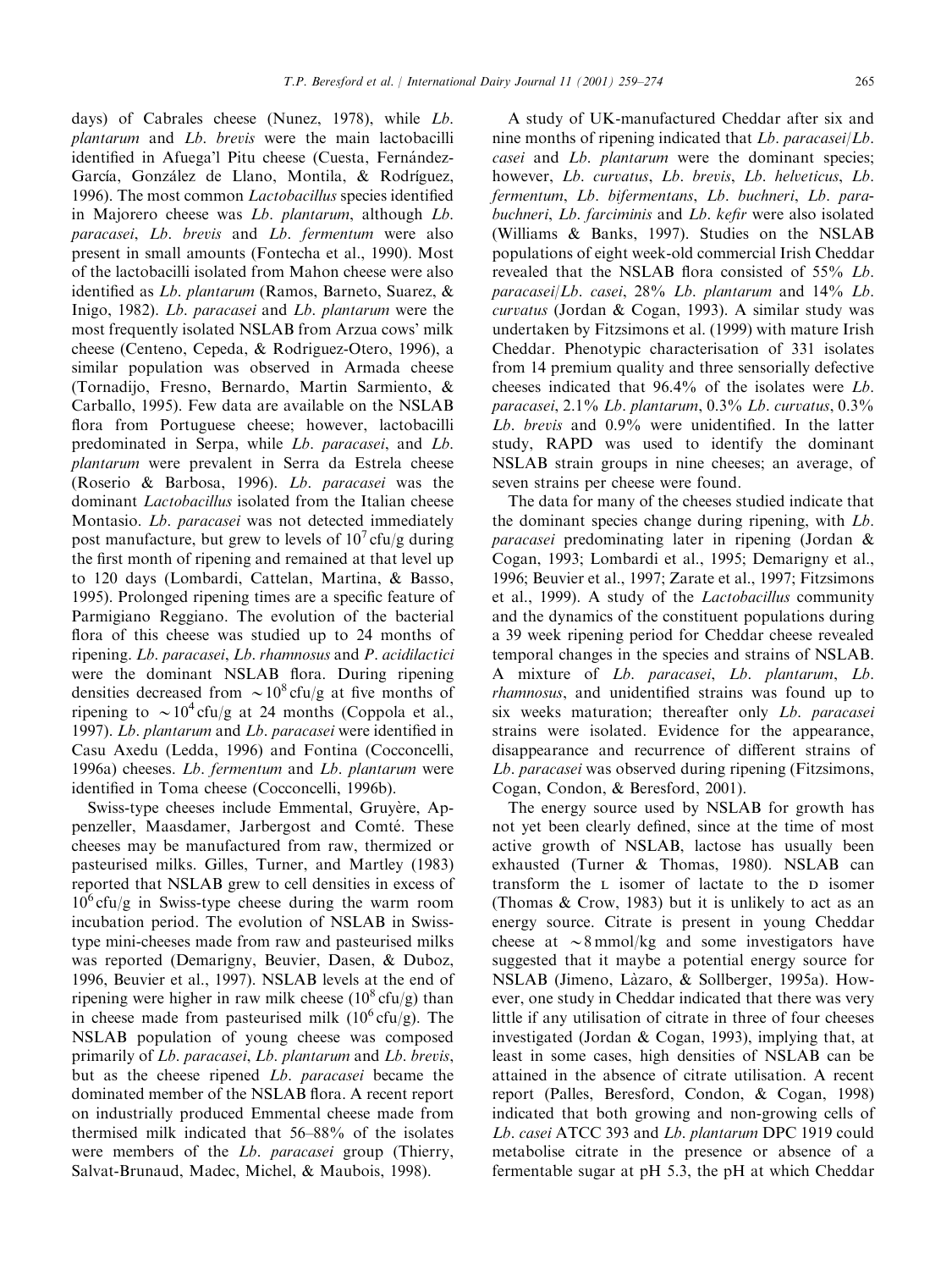cheese is ripened. However, the data indicated that citrate was not used as an energy source by NSLAB.

Starter cells are present at initial densities of approximately  $10^8 - 10^9$  cfu/g in most cheese varieties but levels decrease during ripening due to the hydrolytic activity of their own autolysin enzymes (Thomas & Batt, 1969). It was demonstrated in a model buffer system (Thomas, 1987) that many strains of NSLAB could grow on the products released from starter cells undergoing autolysis. Cell densities of Pe. pentosaceus 1220 increased in this system from  $10^2$  to  $10^6$  cfu/mL when L. *lactis* ML<sub>3</sub> was added at  $10^{10}$  cfu/mL. Addition of ribose to the system resulted in a further 20-fold increase in cell densities, suggesting that ribose could be used as a carbon source. However, many strains of NSLAB isolated from mature Cheddar cheese were found to be unable to ferment ribose (Fitzsimons et al., 1999), suggesting that other carbon sources must also be used by NSLAB for growth in cheese. Mesophilic lactobacilli have been shown to possess some glycoside hydrolase activity (Williams & Banks, 1997) and in model systems can utilise sugars from glycoproteins of the milk fat globule membrane as an energy source (Fox, McSweeney, & Lynch, 1998; Diggin, Waldron, McGoldrick, Cogan, & Fox, 1999). Fenelon, O'Connor, and Guinee (2000) reported that the growth rate of NSLAB up to six months of ripening decreased as the fat content was reduced. The reduced growth rate in the lower fat cheese may be associated with the decreased MNFS (Lane, Fox, Walsh, Folkertsma, & McSweeney, 1997; Fenelon & Guinee, 1999) content of the cheese, which would depress  $a_w$  (Lawrence & Gilles, 1980) and restrict microbial growth (Rüegg  $&$  Blanc, 1981).

The source of NSLAB in cheese has been the focus of much debate as they are found in cheeses made from both raw and pasteurised milk. In the case of traditional EU cheeses made from raw milk the main source is likely to be the cheese milk. However, cheeses manufactured from pasteurised milk, such as Cheddar, also contain NSLAB. The likely source of NSLAB in these cheeses is either through post-pasteurisation contamination or failure of pasteurisation to fully inactivate NSLAB (Turner, Lawrence, & LeLievre, 1986, Martley & Crow, 1993). In a survey of 21 NSLAB cultures, which included typical Cheddar cheese isolates the most heat resistant strain, Lb. casei NCDO161, suffered a 3.5 log reduction when heated to  $72^{\circ}$ C for 15 s, and the majority of the other cultures were reduced by 6 log cycles (Turner et al., 1986). This would suggest that NSLAB would be inactivated by pasteurisation. However, another study indicated that small numbers of NSLAB may survive pasteurisation in an injured state, revive during cheese ripening and subsequently grow in the cheese (Jordan & Cogan, 1999). It has been demonstrated that NSLAB can grow rapidly in Cheddar with a generation time of 8.5 days in cheese ripened at

 $6^{\circ}$ C (Jordan & Cogan, 1993); thus, low levels of contamination will result in NSLAB rapidly becoming a significant proportion of the total cheese flora.

The microbial flora of cheese, particularly those made from raw milk, is very complex. It is thus likely that many interactions occur between strains of NSLAB and other bacteria in the cheese. The study of these interactions is difficult because of the complex microbiological ecosystem found in cheese (Martley & Crow, 1993). However, some progress has been made in this area. It has been reported that Lb. casei, Lb. rhamnosus, and Lb. plantarum could inhibit propionic acid bacteria and enterococci in cheese (Jimeno et al. 1995a; Lynch, McSweeney, Fox, Cogan, & Drinan, 1996). The mechanism of the inhibition, however, remains obscure. Inhibition is normally observed only in cheese or cheese juice; indeed, in some culture media stimulation is observed (Jimeno, Sollberger, & Lazaro, 1995b). This " implies that the inhibition is not mediated by an inhibiting substance, such as a bacteriocin, but may be through competition for limiting metabolites.

The role of NSLAB in Cheddar cheese flavour development has been a contentious issue for many years. In the last decade, there have been a number of studies on the effect of adjunct lactobacilli on Cheddar flavour development, with most authors reporting increased levels of proteolysis and enhanced flavour intensity (El Soda, Desmazeaud, Aboudonia, & Kamal, 1981; Puchades, Lemieux, & Simard, 1989; Lemieux, Puchades, & Simard, 1989; Broome, Krause, & Hickey, 1990; Trépanier, Simard, & Lee, 1991; McSweeney et al., 1994; Johnson, Etzel, Chen, & Johnson, 1995; Lane & Fox, 1996; Lynch et al., 1996). It would appear that selection of the adjunct strain is crucial, since certain strains of Lb. casei ssp. casei and Lb. casei ssp. pseudoplantarum produced high quality Cheddar, while other strains of these species resulted in cheese with acid and bitter flavour defects (Lawrence & Gilles, 1987). The level of gas production caused by inoculated or adventitious heterofermentative lactobacilli was reduced on addition of homofermentative lactobacilli to Cheddar during production (Laleye, Simard, Lee, & Holley, 1990).

# 1.4.2. Propionic acid bacteria (PAB)

PAB grow in many cheese varieties during ripening, and are the characteristic microflora associated with Swiss-type cheeses such as Emmental, Gruyère, Appenzell and Comté. PAB are Gram positive short rod-shaped bacteria which metabolise lactate by the following pathway (Steffen, 1973):

3 Lactate  $\rightarrow$  2 Propionate + Acetate +  $CO_2$  + H<sub>2</sub>O.

Two major groups within the genus are recognised, the ''cutaneous'' and the ''classical or dairy'' PAB. The classical PAB are the most important with respect to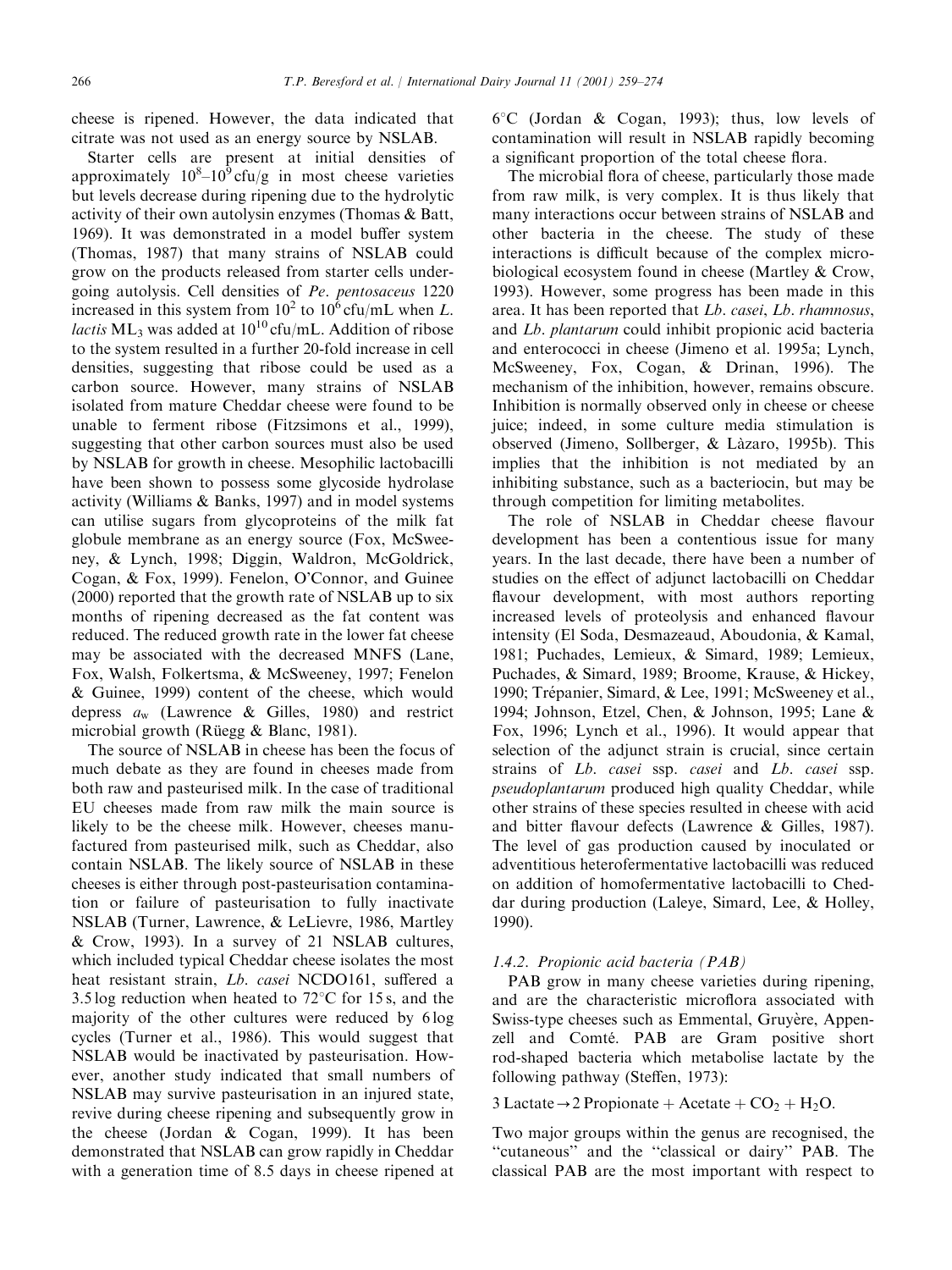cheese microbiology, and five species are currently recognised: P. freudenreichii, P. jensenii, P. thoenii, P. acidipropionici and P. cyclohexanicum and one P. coccoides proposed (Vorobjeva, 1999). Recently, a number of molecular methods for detection and identification of classical PAB have been reported (Riedel, Wingfield, & Britz, 1998; Rossi, Torriani, & Dellaglio, 1998, 1999).

In cheese manufactured from raw milk, sufficient ''wild'' PAB were present. However, with the advent of pasteurisation PAB are now added to the cheese milk at the beginning of manufacture to ensure that they are present at approximately  $10^3$  cfu/g of cheese post manufacture (Vorobjeva, 1999). During cheese ripening, the temperature is increased from  $18^{\circ}$ C to  $22^{\circ}$ C for a short time to initiate propionic acid fermentation, with a resultant increase in levels of PAB from  $10^8$  to  $10^9$  cfu/g cheese (Steffen et al., 1993). Swiss-type cheeses undergo a propionic acid fermentation in 20–30 days postmanufacture and the propionic and acetic acids produced contribute to the development of characteristic flavours of these cheeses, while the  $CO<sub>2</sub>$  evolved is responsible for the large eyes produced. Subsequent to the development of sufficient eyes, the cheese is stored at a lower temperature to retard further growth and metabolism of the PAB. It was demonstrated that growth of PAB in a milk-based medium was poor (Baer, 1995); however, growth could be stimulated following proteolysis by rennet and starter bacteria. It was recently reported (Piveteau, Condon, & Cogan, 2000) that growth of PAB in milk or whey did not occur unless the initial cell density were  $>10^6$  cfu/mL. The growth inhibition was reported to be due to a heat stable inhibitor(s) present in whey. Pre-growth of some lactic acid bacteria, used as starter cultures in Swiss-type manufacture, in the milk medium removed the inhibition, which explains how PAB develop in Swiss-type cheese from low densities even though they are inhibited in milk.

Spontaneous autolysis of P. freudenreichii in synthetic media was demonstrated by Lemée, Lortal and van Heijenoort (1995); however, in Swiss cheese no evidence of autolysis of  $P$ . *freudenreichii* during ripening as measured by release of intracellular enzymes was detected by Valence et al. (1998). In Grana cheese, where PAB can result in late blowing, damaged cells of P. freudenreichii were detected by scanning electron microscopy, suggesting that in that particular cheese environment autolysis did occur (Cappa, Bottazzi, Bosi, & Parisi, 1997). Bacteriophage infection of P. freudenreichii during growth in Swiss-type cheese was recently demonstrated (Gautier, Rouault, Sommer, Briandet, & Cassin, 1995), such infections may contribute to PAB lysis during cheese ripening.

Interactions between PAB and other bacteria play a significant role during cheese ripening. Alekseeva,

Anischenko, Schlegel, Ott and Vorobjeva (1983) reported that nine out of twenty two strains of LAB tested were antagonistic for PAB. L. lactis ssp. lactis had the greatest inhibitory effect, while L. lactis ssp. cremoris, S. thermophilus and Lb. helveticus were compatible with P. freudenreichii and P. shermanii. Jimeno et al. (1995a) reported that Lb. rhamnosus and Lb. casei inhibited the growth of P. freudenreichii in hard Swiss-type cheese. Piveteau et al. (2000) studied the interaction between 14 LAB, including strains of Lb. helveticus, Lb. acidophilus, Lb. lactis, S. thermophilus and Lc. lactis and four strains of PAB, either P. freudenreichii or P. acidipropionici, in whey. Stimulation or inhibition was judged by the effect on growth rate and final cell biomass. No inhibition was observed and growth of the four PAB strains was stimulated by Lb. helveticus and S. thermophilus. The consequences of such stimulatory and inhibitory interaction between PAB and other cheese microorganisms needs to be considered in more detail due to the impact of such interactions on cheese quality.

#### 1.4.3. Smear bacteria

Smear-ripened cheeses are produced in relatively large amounts in many European countries and are characterised by the development of a smear of bacteria and yeast on the surface of the cheese during ripening. Two sources of smear bacteria are used. In the first one, old or ripened cheese is washed with a brine-solution, which is then used to inoculate the surface of the young cheese. This will also inoculate the young cheese with undesirable bacteria, including potential pathogens, if they are also present on the old smear. This is termed the old– young smearing method and is traditionally used in Germany. In the second method, the young cheese is deliberately inoculated with one or more combinations of Brevibacterium linens, Geotrichum candidum or Debaryomyces hansenii after salting.

The pH of the surface of the cheese is  $\sim$  5.0 and the cheese is generally ripened at temperatures of  $12-16^{\circ}C$ at a relative humidity of  $>90\%$ . These conditions result in rapid development of the smear, which is also aided by spreading the microcolonies, which develop on the surface, by wiping the surfaces with a cloth dipped in brine every two or three days. The microbiology of the smear is complex and is poorly understood. It is generally believed that yeasts grow during the first few days of ripening, oxidising the lactate completely to  $CO<sub>2</sub>$ and  $H_2O$ . The yeasts also deaminate amino acids to the corresponding ketoacid and  $NH_3$ , which causes the pH on the surface to increase to a point where the bacteria can grow. The rise in pH can be relatively fast, e.g., the pH of the surface of Tilsit cheeses increases from an initial level of  $\sim$  5 to  $>$  7.5 in the first 10 days of ripening (Eliskases-Lechner & Ginzinger, 1995). In this cheese, the salt tolerant bacteria increase from  $10^4$  to  $10^9$  cfu/  $\text{cm}^2$  in the first three weeks of ripening after which their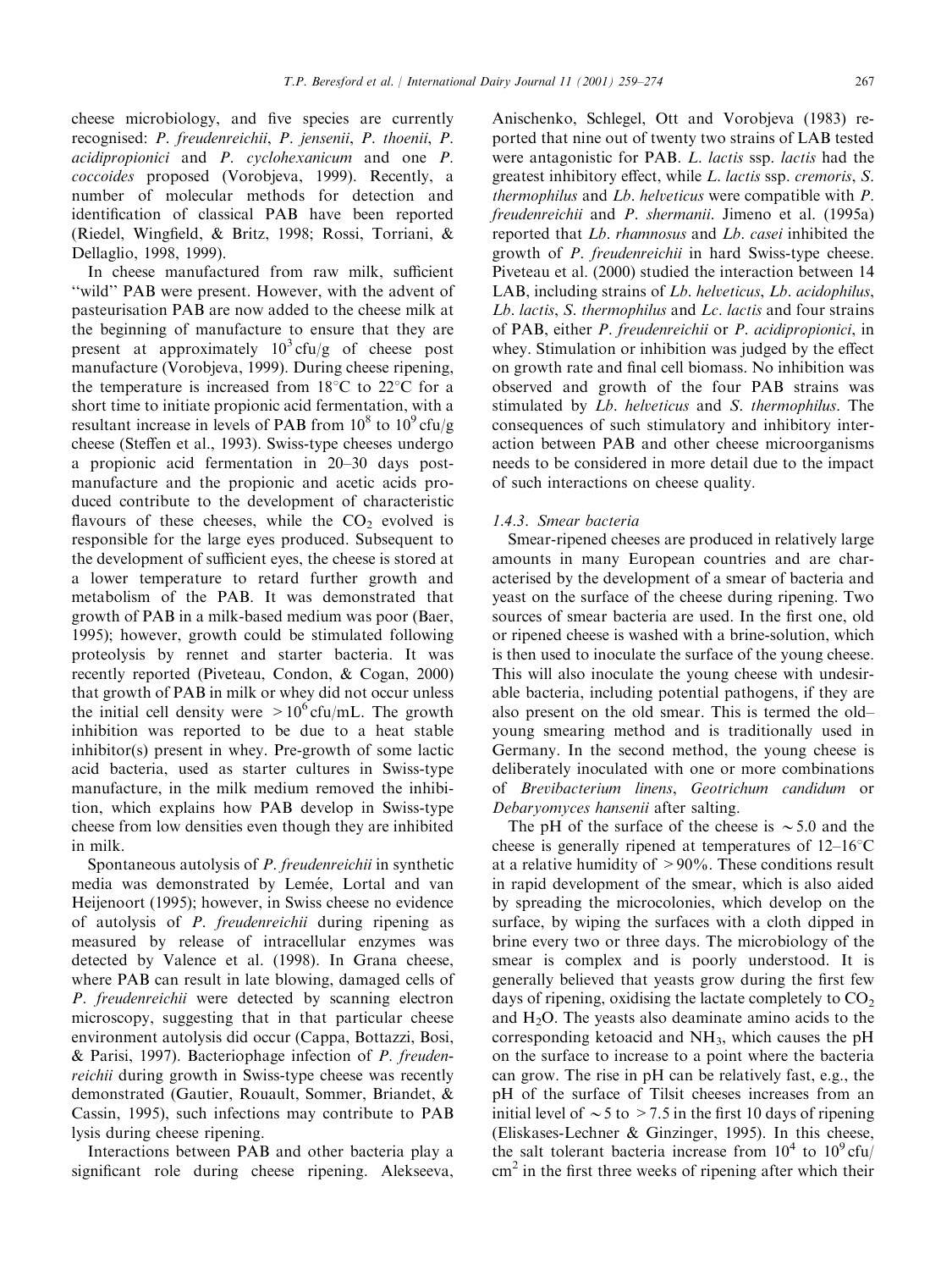densities remain constant for the next five weeks. The yeast counts were much lower and increased from  $10<sup>3</sup>$  to  $5 \times 10^{7}$  cfu/cm<sup>2</sup> within two weeks after which they gradually decreased.

It is generally believed that  $B$ . *linens* is the major bacterium growing on the surface of smear-ripened cheeses. However, recent studies have indicated that several micrococci (M. luteus, M. lylae, Kocuria kristinae and K. roseus), staphylococci (St. equorum, St. vitulus, St. xylosus, St. saptrophyticus, St. lentus and St sciuri) and coryneform bacteria (Arthrobacter citreus, A. globiformis, A. nicotianae, B. imperiale, B. fuscum, B. oxydans, B. helvolum, Corynebacterium ammoniagenes, C. betae, C. insidiosum, C. variabilis, Curtobacterium poinsettiae, Microbacterium imperiale and Rhodoccoccus fascians) are also found on the surface of these cheeses (Eliskases-Lechner & Ginzinger, 1995; Valdes-Stauber, Scherer, & Seiler, 1997; Irlinger, Morvan, El Solh, & Bergere, 1997; Irlinger  $&$  Bergère, 1999). The stage of ripeningat which these bacteria were isolated is not clear. Recent data shows that a progression of bacteria occurs in the smear; staphylococci are the major organisms found early in ripening (within four days) and are replaced by coryneform bacteria on day 16 of ripening (Brennan, unpublished).

The classification of coryneform bacteria (Arthrobacter, Brachybacterium, Brevibacterium, Corynebacterium, Microbacterium and Rhodococcus spp.) is very confusing and a polyphasic approach needs to be taken. Traditional phenotypic tests, must be accompanied by chemotaxonomic procedures (including determination of the sugar and amino acids present in the cell-wall, the presence or absence of mycolic acids, and the number and types of menaquinones) and 16S rRNA gene sequencing. Whether the bacteria go through a rod/ coccus transformation during growth must also be examined. Such studies have shown that many of the coryneform bacteria isolated from cheese have been misclassified. For example, Caseobacter polymorphus, originally isolated from Limburger and Meshanger cheese, is now considered to be C. variabilis (Collins, Smida, & Stackebrandt, 1989), B. ammoniagenes has been reclassified as C. ammoniagenes (Collins, 1987) and methanethiol producing coryneforms, isolated from Cheddar cheese and milk, have been identified as B. casei (Collins, Farrow, Goodfellow, & Minnikin, 1983). In addition, the genus *Aureobacterium* has been amalgamated with Microbacterium (Takeuchi & Hatano, 1998).

Generally, smear cheeses are soft or semi-soft cheeses but there are some exceptions such as Beaufort, Comté and Gruyère, which are hard cheeses. Yeasts of the genera Candida, Debaryomyces, Kluyveromyces and Rhodotorula developed initially on the surface of Gruyere and Beaufort cheeses attaining densities of  $10^9$  cfu/g of smear within the first three weeks of ripening, after which they decrease to approximately  $10^5$  cfu/g of smear for the remainder of the ripening period. Bacteria grew to densities of  $10^{11}$  cfu/g of smear and remained at that level throughout ripening (Accolas, Melcion, & Vassal, 1978). The bacterial community was composed primarily of highly-salt tolerant (15–20% NaCl) coryneform bacteria which were later identified as Brachybacterium alimentarium and Br. tyrofermentans based on chemotaxonomic criteria and 16S rRNA gene sequences (Schubert et al., 1996).

The role of these bacteria in the ripening of the cheese has not been studied to a great extent but many of them produce proteinases, peptidases and lipases which produce amino acids and fatty acids which are the precursors of many of the flavour compounds in the cheese. B. linens is also responsible for the production of methanethiol which is considered to be responsible for the ''smelly sock'' odour of many of these cheeses, although, recently, several strains of G. candidum have also been shown to produce sulphur compounds including methanethiol in model cheese systems (Berger, Khan, Molimard, Martin, & Spinnler, 1999). Except where deliberate inoculation of *B*. *linens* is practised, the other bacteria, which grow on the cheese, are more than likely adventitious contaminants, which grow well in the high salt concentrations and relatively high pH of the cheese surface. Their source has not been identified but it is likely that the major sources are the brine and the wooden shelves on which the cheese rests during ripening.

# 1.4.4. Mould

Moulds are important in the ripening of a range of cheeses. Mould ripened cheeses are divided into two groups: those which are ripened due to the presence of Pencillium roqueforti which grows and forms blue veins within the cheese, such as Roquefort, Gorgonzola, Stilton and Danish blue, and those which are ripened with *Pen. camemberti* which grows on the surface of the cheese, such as Camembert and Brie. Moulds are associated with a range of other cheese varieties also, however, the moulds and their impact on ripening in these cheeses are less well understood. The surface of the French cheeses, St. Nectaire and Tome de Savoie, is covered by a complex fungal flora containing Penicillium, Mucor, Cladosporium, Geotrichum, Epicoccum and Sporotrichum, while Penicillium and Mucor have been reported on the surface of the Italian cheese Taleggio and Geotrichum on that of Robiola (Gripon, 1993). Mucor is sprayed on the surface of the Norwegian cheese Gammelost (Oterholm, 1984). Pen. roqueforti has also been reported to develop within Gammelost cheese; in such situations, Pen. roqueforti is introduced to the cheese at piercing(Gripon, 1993). Interior- or surface mould-ripened cheeses have different appearances and the high biochemical activities of these moulds produce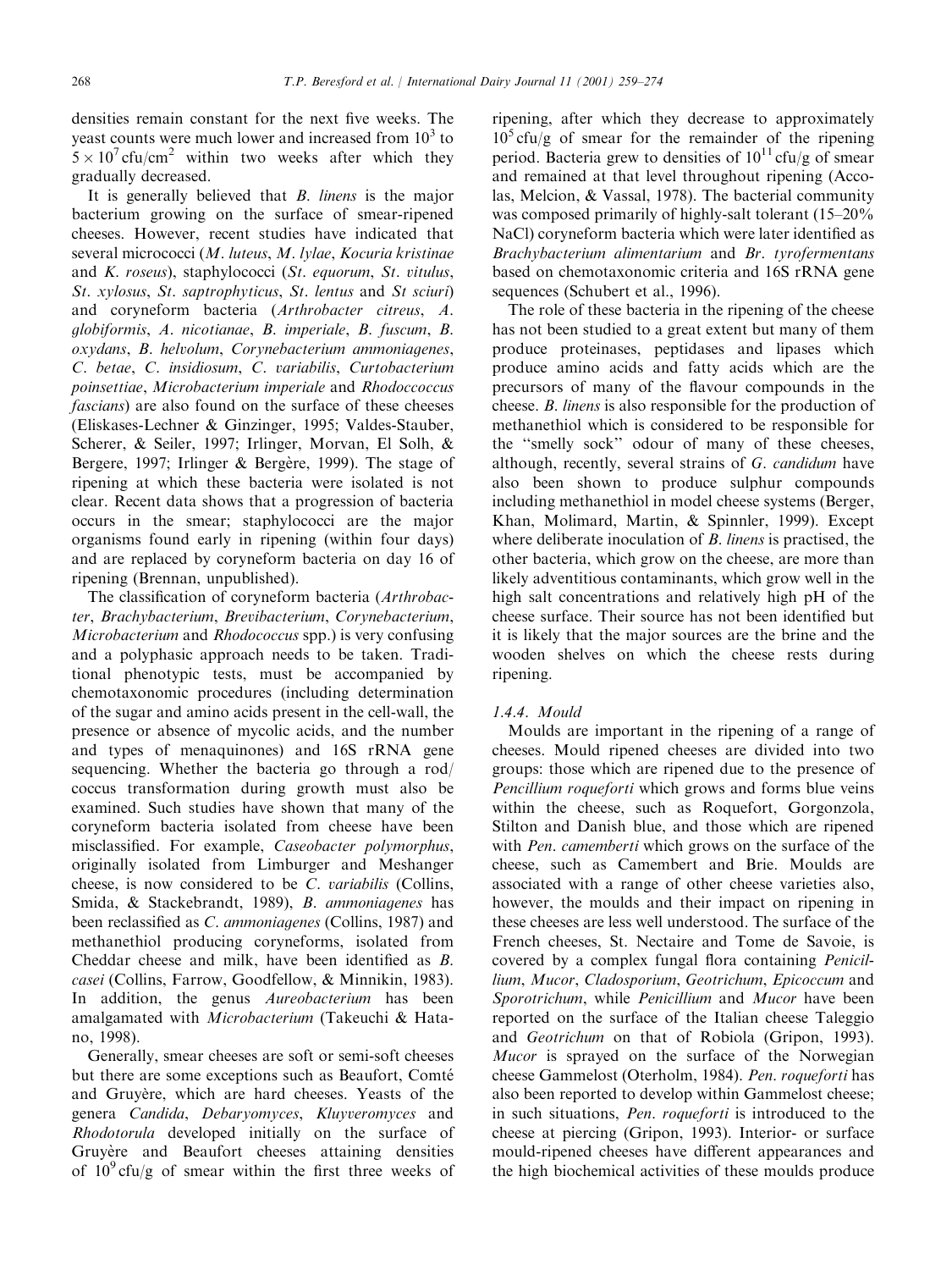the typical aroma and taste. The morphological and physiological properties of Pen. roqueforti and Pen. camemberti were reviewed by Moreau (1980).

For production of Roquefort cheese a water suspension of Pen. roqueforti spores is added to the milk just prior to setting, or spores are dusted onto the curd. Following whey drainage and salting, the cheese is pierced and ripened. Gas production by heterofermentative LAB and yeasts, results in curd-openness, which was deemed important by Devoyod, Desmazeaud, Assenat, and Auclair (1972) for the subsequent development of Pen. roqueforti and hence good flavour. It has been suggested that the production of methyl ketones by Pen. roqueforti are inhibitory to further mould growth, and may be a factor in preventing excessive mould development in blue veined cheese (Girolami & Knight, 1955).

A white felt, of Pen. camemberti develops on the surface of Camembert cheese 6–7 days post-manufacture. Pen. camemberti metabolises the lactate to  $CO<sub>2</sub>$ and  $H<sub>2</sub>O$ , which results in deacidafication of the cheese surface within three weeks. The outer part of Camembert undergoes considerable modification of texture and the curd, which is firm and brittle at the beginning of ripening, later becomes soft. The surface flora establishes a pH gradient from the surface (basic) to the interior (acidic) due to consumption of lactic acid and NH3 production. The increase in pH and breakdown of  $\alpha_{s1}$ -casein by rennet are responsible for the softening of the curd (Gripon, 1993), which gradually extends towards the centre, and is visible in a cross-section of the cheese.

### 1.4.5. Yeast

Yeasts are found in a wide variety of cheeses; however, in most cases, their role in cheese ripening is unclear (Fleet, 1990). The low pH, low moisture content, low temperature and high salt levels of ripening cheese favour the growth of yeast.

Yeasts, which metabolise lactate in the presence of relatively high salt concentrations, grow during the early days of ripening of smear-ripened cheeses and aid in deacidifying it (Eliskases-Lechner & Ginzinger, 1995; Wyder & Puhan, 1999). The density of yeast in the smear either remains constant or decrease slightly during ripening. Many commercial smear preparations contain yeast species such as G. candidum, Candida utilis, Debaryomyces hansenii, Kluyveromyces lactis.

Fox, Guinee, Cogan, and McSweeney (2000) summarised the yeasts found in several different cheeses. D. hansenii was by far the dominant yeast and occurred in virtually all cheeses including Weinkase, Romadour, Limburger, Tilsit, Roquefort, Cabrales, Camembert and St. Nectaire. The next most important species were K. lactis, Yarrowia lipolytica and Trichospora beigelii. D. hansenii is also the dominant species in Danish Blue (van den Tempel & Jakobsen, 1998) and is one of two dominant yeasts in the French cheese Reblochon (the other is G. candidum) (Bärtschi, Berthier, & Valla, 1994). Whether a progression in the species of yeast occurs during ripening is not clear since, in many of these studies, the stage of ripening at which the yeasts were isolated was not defined. This point was addressed by van den Tempel and Jakobsen (1998) who found that D. hansenii, Zygosaccharomyces spp., Y. lipolytica, and Cn. rugosa were the dominant species in Danish Blue ripened for 1 and 14 days while only D. hansenii and Cn. rugosa were found after 28 days of ripening. These yeasts showed significant lipolytic activity on tri-butyrin agar but no proteolytic activity in casein agar, implying that their major role is in lipolysis and deacidification.

Brines are a potent source of yeasts and populations in Danish Blue brines ranged from  $1.9 \times 10^4$  to  $2.3 \times 10^6$  cfu/g depending on the dairy (van den Tempel & Jakobsen, 1998). The brines had a fairly typical composition ( $\sim$ 22% NaCl, pH 4.5) and were held at 19 $°C$ . D. hansenii was the dominant yeast in three of the brines and *Cn. glutosa* in the fourth.

Yeasts contribute positively to flavour and texture development (Roostita & Fleet, 1996). In Roquefort cheese, some surface ripening is attributable to proteolytic activity of a surface slime composed in part by yeast, which is scrubbed off prior to packaging (Kinsella & Hwang, 1976; Kanauchi, Yoshioka, & Hammamoto, 1961). Gas production by heterofermentative LAB, particularly leuconostoc, was stimulated by yeast, resulting in curd-openness, and was deemed important by Devoyod et al. (1972) for the subsequent development of Penicillium and hence good flavour. The degree of piercingwas found to be important by Galzin, Galzy and Bret (1970) as it increased the internal oxygen content and allowed the active multiplication of yeast capable of oxidising lactic acid resulting in deacidification. Lactococcal starters are used in the manufacture of Camembert and after curd production (pH 4.5–4.6) yeast grow on the surface (Lenoir, 1963; Schmidt & Lenoir, 1978, 1980), Saccharomyces cerevisiae, K. lactis and *D. hansenii* being the most common species. In the interior of the cheese, lactococci are dominant, the yeast population is about 1% of that on the surface. Marcellino and Benson (1992) documented the sequential appearance of microorganisms on the rind and in the curd of a St. Nectaire-type cheese over a two month period which is made without the deliberate inoculation with starter. Initially, the cheese surface is devoid of microbes and a rind has not formed. Multilateral budding yeast (Debaryomyces and Torulopsis) and L. lactis ssp. cremoris predominate up to the second day post-manufacture. Within the first four days, rapid growth of filamentous fungi and yeast, including Mucor and G. candidum occurs. Rind thickening proceeds up to two months as fungal hyphae penetrate into the curd.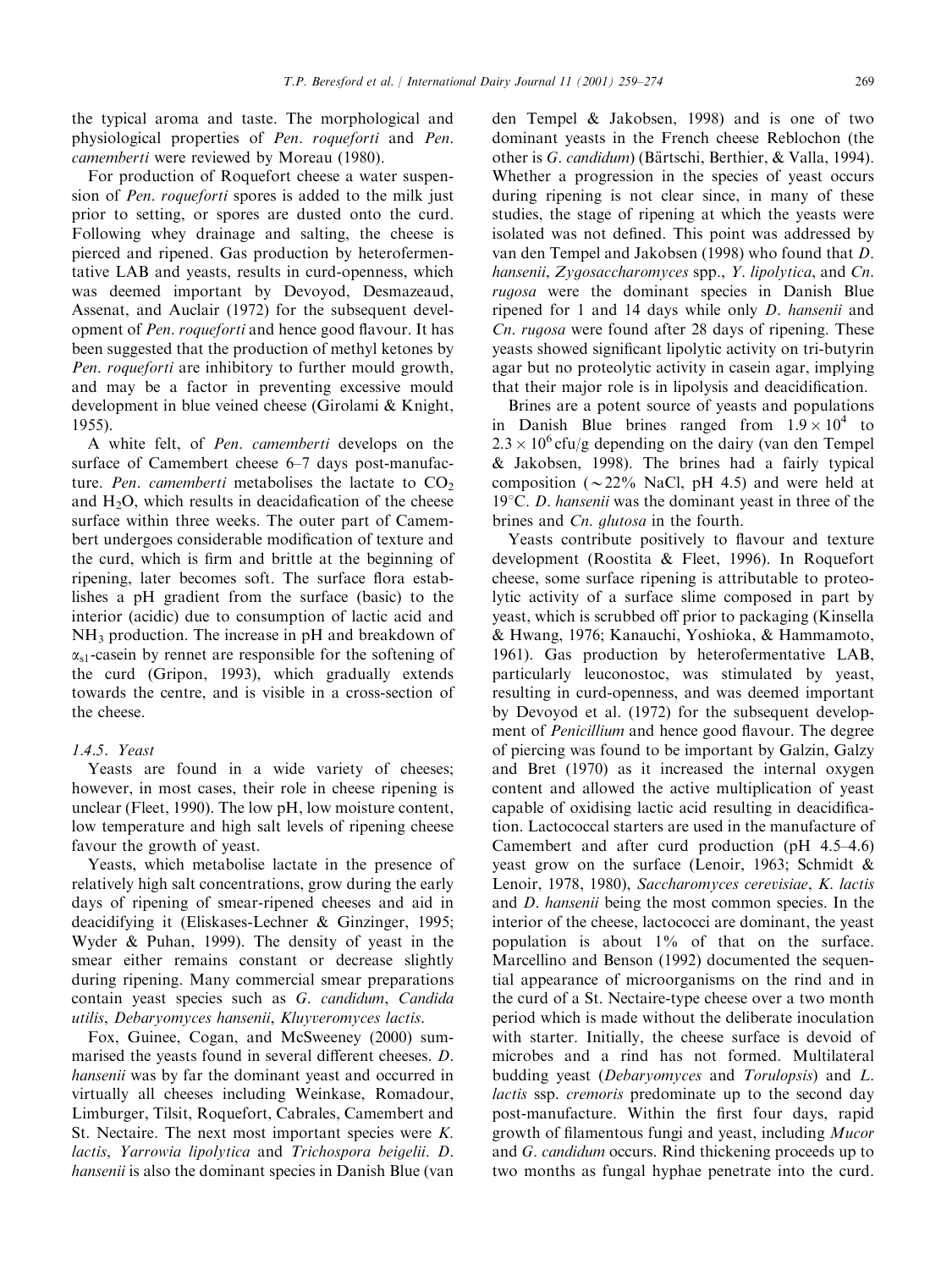From day 20, until the end of ripening coryneforms (Arthrobacter and Brevibacterium) can be seen near the surface of the cheese rind among fungal hyphae and yeast cells.

The involvement of yeast in the maturation process of Cheddar cheese is unclear. Most studies on the microflora of this cheese do not report on the presence of yeast, however, this is probably due to a lack of specific examination for yeast. Fleet and Mian (1987) reported that almost 50% of Australian Cheddar cheeses sampled contained  $10^4 - 10^6$  cfu/g. A study of South African Cheddar by Welthagen and Vijoen (1999) indicated that in 42 cheeses examined all contained yeast. The levels varied from  $\langle 10^2 \text{ to } > 10^7 \text{cftu/g}$ , however, 88% of the cheeses had  $\langle 10^5 \text{cftu/g} \rangle$ , a level deemed necessary to influence flavour development. Monitoring of yeast growth during ripening indicated that their density increased from  $10^2$  to  $10^3$  cfu/g over the first 30 days of ripening, from 30 to 40 days of ripening yeast counts increased to  $10^6$  cfu/g, before decreasing again. The reason for this growth pattern is not clear.

G. candidum has properties of both yeast and moulds and nowadays is considered to be a yeast. It is generally believed that G. candidum is found in all smear and mouldripened cheeses although recent literature does not support this conclusion (Fox et al., 2000). The reason for this is that some workers probably considered it to be a mould and did not report its presence in the various cheeses in which yeast isolates were studied. G. candidum is one of the two dominant yeasts found in Reblochon cheese (the other is D. hansenii) and increases very rapidly from  $\sim 10^3$  cfu/g on day 1 to  $\sim 10^7$  cfu/g on day 8, after which it remains relatively constant up to 36 days of ripening (Bärtschi et al., 1994).

#### 2. Summary

Cheese is a very involved microbial ecosystem, and a very complex microflora develops in most cheese varieties. The microflora plays a major role in cheese ripening, and selection of suitable strains would enable the cheese maker to control or modify flavour development. However, due to the complexity of the flora and the interactions which occur between individual components of it and the cheese environment, strain selection for flavour improvement is not always very obvious. The advent of molecular techniques to study cheese microflora will lead to a major increase in our understanding of this ecosystem and this knowledge will be harnessed to control cheese ripening.

#### References

Accolas, J.-P., Melcion, D., & Vassal, L. (1978). Study of the surface microflora of Gruyere and Beaufort cheeses. Proceedings of the 20th international dairy congress (pp. 762).

- Alekseeva, M. A., Anischenko, I. P., Schlegel, A. H., Ott, E. F., & Vorobjeva, L. I. (1983). Improving criteria of selection of propionibacteria for cheesemaking. In A. H. Shlegel (Ed.), Nauchno-Technichesky Progress (pp. 117–129). Barnaul, Altaiskii TSNTI.
- Ardö, Y., & Jönsson, L. (1994). Chromatographic profiling of aminopeptidolytic activities in lactobacilli as a tool for strain identification. Journal of Dairy Research, 61, 573–579.
- Baer, A. (1995). Influence of casein proteolysis by starter bacteria, rennet and plasmin on the growth of propionibacteria in Swiss-type cheese. Lait, 75, 391–400.
- Bärtschi, C., Berthier, J., & Valla, G. (1994). Inventaire et évolution des flores fongiques de surface du reblochon de Savoie. Lait, 74, 105–114.
- Berger, C., Khan, J. A., Molimard, P., Martin, N., & Spinnler, H. E. (1999). Production of sulfur flavors by ten strains of Geotrichum candidum. Applied and Environmental Microbiology, 65, 5510–5514.
- Beuchat, L. R., & Golden, D. A. (1989). Antimicrobials occurring naturally in foods. Food Technology, 43(1), 134–142.
- Beuvier, E., Berthaud, K., Cegarra, S., Dasen, A., Pochet, S., Buchin, S., & Duboz, G. (1997). Ripening and quality of Swiss-type cheese made from raw, pasteurized or microfiltered milk. International Dairy Journal, 7, 311–323.
- Bie, R., & Sjostrom, G. (1975). Autolytic properties of some lactic acid bacteria used in cheese production. Part II: Experiments with fluid substrates and cheese. Milchwissenschaft, 30, 739–747.
- Botazzi, V., Battistotti, B., Vescovo, M., Rebecchi, A., & Bianchi, F. (1992). Development and lysis of homofermentative thermophilic lactobacilli microcolonies in grana cheese. Annali di Microbiologia ed Enzimologia, 42, 227–247.
- Boyce, J. M., Opal, S. M., Potter-Bynoe, G., LaForge, R. G., Zervos, M. J., Furtado, G., Victor, G., & Medeiros, A. A. (1992). Emergence and nosocomial transmission of ampicillin-resistant enterococci. Antimicrobial Agents in Chemotherapy, 36, 1032–1039.
- Brennan, N. (2000). Studies on the microflora of a smear-ripened cheese. Ph.D. Thesis, National University of Ireland.
- Broome, M. C., Krause, D. A., & Hickey, M. W. (1990). The isolation and characterization of lactobacilli from Cheddar cheese. Australian Journal of Dairy Technology, 45, 60–66.
- Brown, A. D. (1976). Microbial water stress. Bacteriology Reviews, 40, 803–846.
- Brown, H. M., & Emberger, O. (1980). Oxidation–reduction potential. In Microbial ecology of foods: Factors affecting life and death of microorganisms, Vol. 1 (pp. 112–125). New York: ICMSF Academic Press Inc.
- Cappa, F., Bottazzi, V., Bosi, F., & Parisi, M. G. (1997). Characterization of propionibacteria in Grana cheese. Scienza e Tecnica Lattiero-Caesaria, 47, 405–414.
- Centeno, J. A., Cepeda, A., & Rodriguez-Otero, J. L. (1996). Lactic acid bacteria isolated from Arzua cows' milk cheese. International Dairy Journal, 6, 65–78.
- Cocconcelli, P. S. (1996a). Fontina cheese. In T. M. Cogan, & M. C. Rea (Eds.), Artisanal European cheeses (pp. 41–44). Brussels: European Commission, DG XII.
- Cocconcelli, P. S. (1996b). Toma cheese. In T. M. Cogan, & M. C. Rea (Eds.), Artisanal European Cheeses (pp. 45–48). Brussels: European Commission, DG XII.
- Cogan, T. M. (2000). Cheese microbiology. In P. F. Fox, T. Guinee, T. M. Cogan, & P. L. H. McSweeney (Eds.), Fundamentals of cheese science. Gaithersburg: Aspen Publishers.
- Cogan, T. M., Barbosa, M., Beuvier, E., Bianchi-Salvadori, B., Cocconcelli, P. S., Fernandes, I., Gomez, J., Gomez, R., Kalantzopoulos, G., Ledda, A., Medina, M., Rea, M. C., & Rodriguez, E. (1997). Characterisation of the lactic acid bacteria in artisanal dairy products. Journal of Dairy Research, 64, 409–421.
- Cogan, T. M., & Hill, C. (1993). Cheese starter cultures. In P. F. Fox (Ed.), Cheese: Chemistry, physics and microbiology, Vol. 1 (pp. 193–255). London: Elsevier Applied Science.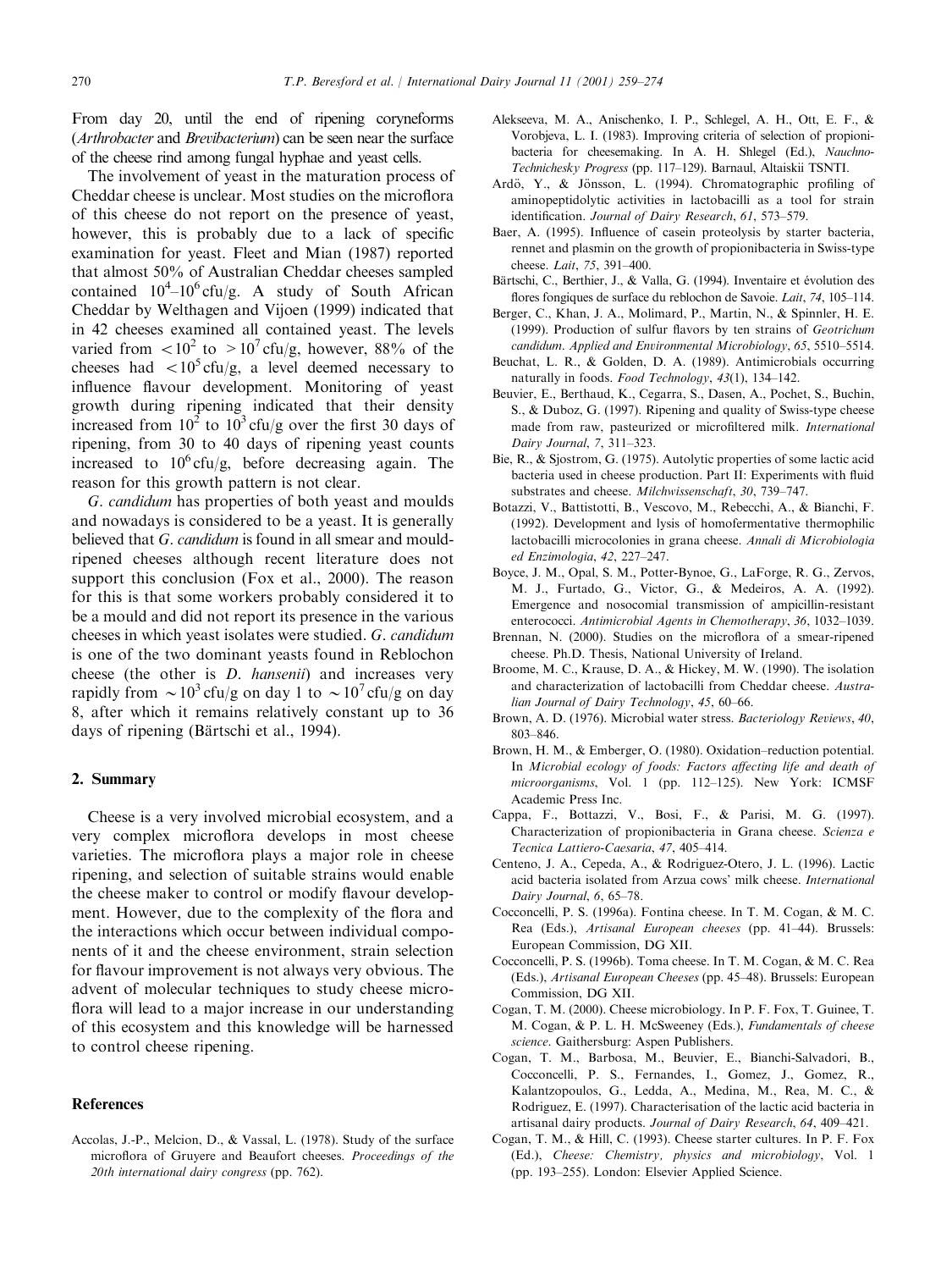- Collins, M. D. (1987). Transfer of Brevibacterium ammoniagenes (Cooke and Keith) to the genus Corynebacterium as Corynebacterium ammoniagenes comb. nov. International Journal of Systematic Bacteriology, 37, 442–443.
- Collins, M. D., Farrow, J. A. E., Goodfellow, M., & Minnikin, D. E. (1983). Brevibacterium casei sp. Nov. and Brevibacterium epidermidis sp. nov. Systematic and Applied Microbiology, 4, 388–395.
- Collins, M. D., Smida, J., & Stackebrandt, E. (1989). Phylogenetic evidence for the transfer of Caseobacter polymorphus (Crombach) to the genus Corynebacterium. International Journal of Systematic Bacteriology, 39, 7–9.
- Coppola, R., Nanni, M., Iorizzo, M., Sorrentino, A., Sorrentino, E., & Grazia, L. (1997). Survey of lactic acid bacteria isolated during the advanced stages of the ripening of Parmigiano Reggiano cheese. Journal of Dairy Research, 64, 305–310.
- Crow, V. L., Coolbear, T., Gopal, P. K., Martley, F. G., McKay, L. L., & Riepe, H. (1995a). The role of autolysis of lactic acid bacteria in the ripening of cheese. International Dairy Journal, 5, 855–875.
- Crow, V. L., Martley, F. G., Coolbear, T., & Roundhill, S. J. (1995b). The influence of phage-assisted lysis of Lactococcus lactis subsp. lactis ML8 on Cheddar cheese ripening. International Dairy Journal, 5, 451–472.
- Cuesta, P., Fernández-García, E., González de Llano, D., Montila, A., & Rodríguez, A. (1996). Evolution of the microbiological and biochemical characteristics of Afuega'l Pitu cheese during ripening. Journal of Dairy Science, 79, 1693–1698.
- Daly, C. (1983). The use of mesophilic cultures in the dairy industry. Antonie van Leeuwenhoek, 49, 297–312.
- Decallonne, J., Delmee, M., Wauthoz, P., El Lioui, M., & Lambert, R. (1991). A rapid procedure for the identification of lactic acid bacteria based on the gas chromatographic analysis of the cellular fatty acids. Journal of Food Protection, 54, 217–224.
- Demarigny, Y., Beuvier, E., Dasen, A., & Duboz, G. (1996). Influence of raw milk microflora on the characteristics of Swiss-type cheeses. I. Evolution of microflora during ripening and characterisation of facultatively heterofermentative lactobacilli. Lait, 76, 371–387.
- Devoyod, J. J., Desmazeaud, M., Assenat, L., & Auclair, J. (1972). Les associations microbiennes dans le fromage de Roquefort. IV. Action inhibitrice des microcoques caséolytiques sur louverture du caillé. Lait, 52, 297-310.
- Dicks, L. M. T., & van Vuuren, H. J. J. (1987). Relatedness of heterofermentative Lactobacillus species revealed by numerical analysis of total soluble cell protein patterns. International Journal of Systematic Bacteriology, 37, 437–440.
- Diggin, M. B., Waldron, D. S., McGoldrick, M. A., Cogan, T. M., & Fox, P. F. (1999). Growth substrates for mesophilic non-starter lactic acid bacteria in Cheddar cheese. Irish Journal of Agriculture and Food Research, 38, 183.
- Eliskases-Lechner, F., & Ginzinger, W. (1995). The yeast flora of surface-ripened cheeses. Milchwissenschaft, 50, 458–462.
- El Soda, M., Desmazeaud, M. J., Aboudonia, S., & Kamal, N. (1981). Acceleration of cheese ripening by the addition of whole cells or cell free extracts from Lactobacillus casei to the cheese curd. Milchwissenschaft, 36, 140–142.
- Esteban, M. A., & Marcos, A. (1989). Chemical prediction of water activity in processed cheese. Journal of Dairy Research, 56, 665–668.
- Farber, J. W. (1996). An introduction to the hows and whys of molecular typing. Journal of Food Protection, 59, 1091–1101.
- Fenelon, M., & Guinee, T. P. (1999). The effect of milk fat on Cheddar cheese yield and its prediction, using modifications of the Van Slyke cheese yield formula. Journal of Dairy Science, 82, 2287–2299.
- Fenelon, M., O'Connor, P., & Guinee, T. P. (2000). The effect of fat content on the microbiology and proteolysis in Cheddar cheese during ripening. Journal of Dairy Science, 10, 2173-2183.
- Fitzsimons, N. A., Cogan, T. M., Condon, S., & Beresford, T. (1999). Phenotypic and genotypic characterisation of non-starter lactic acid bacteria in mature Cheddar cheese. Applied and Environmental Microbiology, 65, 3418–3426.
- Fitzsimons, N. A., Cogan, T. M., Condon, S., & Beresford, T. (2001). Spatial and temporal distribution of non-starter lactic acid bacteria in Cheddar cheese. Jounal of Applied Microbiology, 90, 600–608.
- Fleet, G. H. (1990). Yeasts in dairy products. Journal of Applied Bacteriology, 68, 199–211.
- Fleet, G. H., & Mian, M. A. (1987). The occurrence and growth of yeasts in dairy products. International Journal of Food Microbiology, 4, 145–155.
- Folkertsma, B., Fox, P. F., & McSweeney, P. L. H. (1996). Accelerated ripening of Cheddar cheese at elevated temperatures. International Dairy Journal, 6, 1117–1134.
- Fontecha, J., Pelaez, C., Juarez, M., Requena, T., Gomez, C., & Ramos, M. (1990). Biochemical and microbiological characteristics of artisanal hard goat's cheese. Journal of Dairy Science, 73, 1150–1157.
- Fox, P. F., Guinee, T. P., Cogan, T. M., & McSweeney, P. L. H. (2000). Fundamentals of cheese science. Gaithersburg: Aspen Publishers, Inc.
- Fox, P. F., McSweeney, P. L. H., & Lynch, C. M. (1998). Significance of non-starter lactic acid bacteria in Cheddar cheese. Australian Journal of Dairy Technology, 53, 83–89.
- Fox, P. F., & Wallace, J. M. (1997). Formation of flavor compounds in cheese. Advances in Food Microbiology, 45, 17–85.
- Galzin, M., Galzy, P., & Bret, G. (1970). Etude de la flore de levure dans le fromage de Roquefort. Lait, 50, 1–37.
- Gautier, M., Rouault, A., Sommer, P., Briandet, R., & Cassin, D. (1995). Bacteriophage infecting dairy propionibacteria. Lait, 75, 427–434.
- Gilles, J., Turner, K. W., & Martley, F. G. (1983). Swiss-type cheese. I. Manufacturing and sampling procedures. New Zealand Journal of Dairy Science and Technology, 18, 109–115.
- Girolami, R. L., & Knight, S. G. (1955). Fatty acid oxidation by Penicillium Roqueforti. Journal of Applied Microbiology, 3, 264–267.
- Gripon, J.-C. (1993). Mould ripened cheeses. In P. F. Fox (Ed.), Cheese: Chemistry, physics and microbiology, Vol. 2 (pp. 111–136). London: Chapman & Hall.
- Irlinger, F., & Bergère, J.-L. (1999). Use of conventional biochemical tests and analyses of ribotype patterns for classification of micrococci isolated from dairy products. Journal of Dairy Research, 66, 91–103.
- Irlinger, F., Morvan, A., El Solh, N., & Bergere, J.-L. (1997). Taxonomic characterisation of coagulase-negative staphylococci in ripening flora from traditional French cheeses. Systematic and Applied Microbiology, 20, 319–328.
- Jimeno, J., Lazaro, M. J., & Sollberger, H. (1995a). Antagonistic " interactions between propionic acid bacteria and non-starter lactic acid bacteria. Lait, 75, 401–413.
- Jimeno, J., Sollberger, H., & Làzaro, M. J. (1995b). Inhibition of Swiss-type microflora by facultatively heterofermentative lactobacilli. Proceedings of the second plenary meeting, FLORA (pp. 137–147). Vitoria, Spain.
- Johnson, J. A. C., Etzel, M. R., Chen, C. M., & Johnson, M. E. (1995). Accelerated ripening of reduced-fat Cheddar cheese using four attenuated Lactobacillus helveticus CNRZ-32 adjuncts. Journal of Dairy Science, 78, 769–776.
- Johnsson, T., Nikkila, P., Toivonen, L., Rosenqvist, H., & Laakso, S. . (1995). Cellular fatty acid profiles of Lactobacillus and Lactococcus strains in relation to the oleic acid content of the cultivation medium. Applied and Environmental Microbiology, 61, 4497–4499.
- Jordan, K. N., & Cogan, T. M. (1993). Identification and growth of non-starter lactic acid bacteria in Irish Cheddar cheese. Irish Journal of Agriculture and Food Research, 32, 47–55.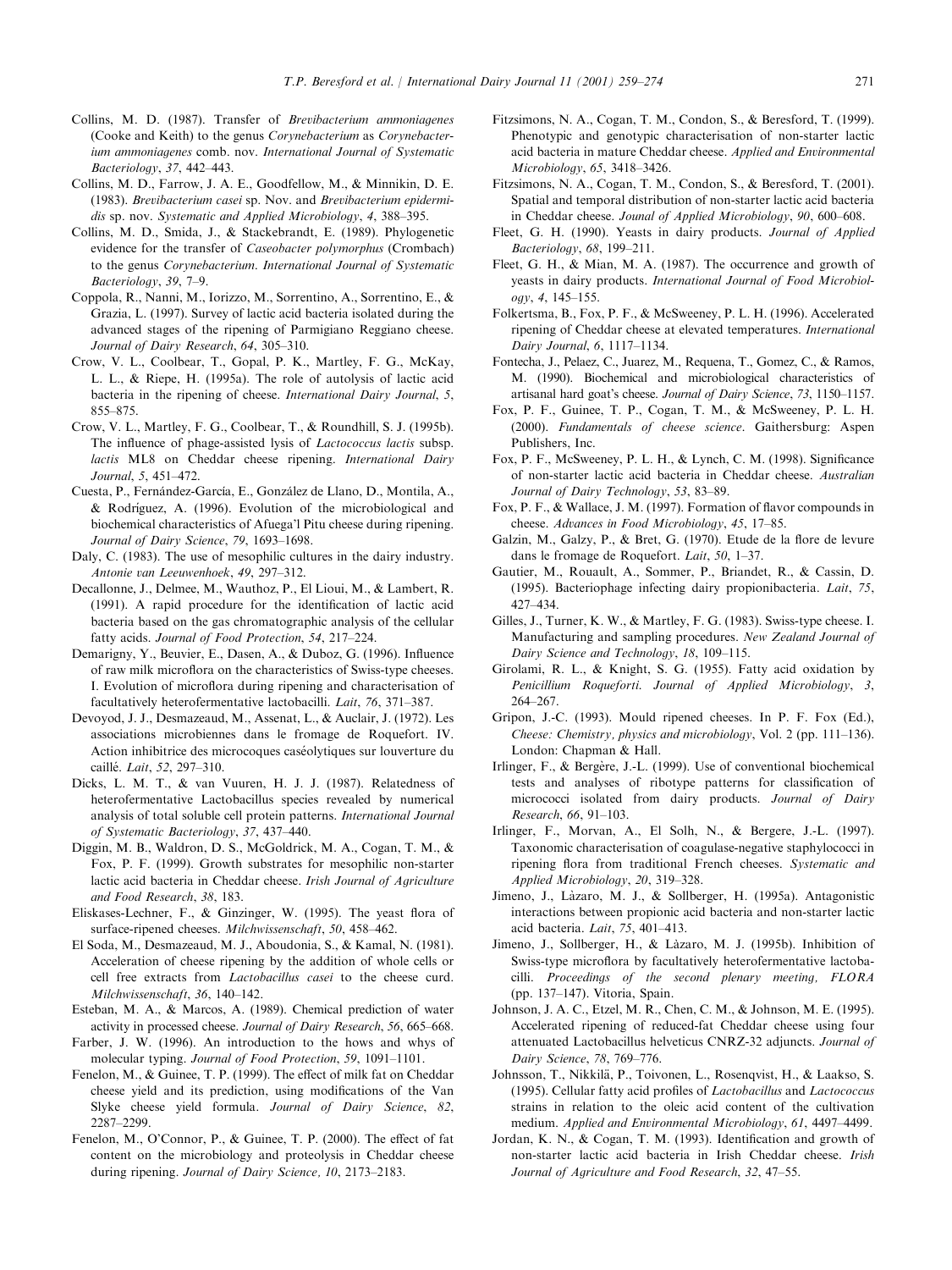- Jordan, K. N., & Cogan, T. M. (1999). Heat resistance of Lactobacillus spp. isolated from Cheddar cheese. Letters in Applied Microbiology, 29, 136–140.
- Kämpfer, P., & Kroppenstedt, R. M. (1996). Numerical analysis of fatty acid patterns of coryneform bacteria and related taxa. Canadian Journal of Microbiology, 42, 989–1005.
- Kanauchi, T., Yoshioka, Y., & Hammamoto, M. (1961). Microbiological studies on blue veined cheese. I. Microflora of blue veined cheese in ripening period. Dairy Science Abstracts, 23, 3526.
- Kandler, O., & Weiss, N. (1986). Regular, non-sporing, Gram positive rods. In P. H. A. Sneath, N. S. Mair, M. E. Sharpe, & J. G. Holt (Eds.), Bergeys manual of systematic bacteriology, Vol. 2 (pp. 1208–1234). Baltimore: Williams and Wilkins Co.
- Kiernan, R. C., Beresford, T. P., O'Cuinn, G., & Jordan, K. N. (2000). Autolysis of lactobacilli during Cheddar cheese ripening. Irish Journal of Agriculture and Food Research, 39, 95–106.
- Kinsella, J. E., & Hwang, D. H. (1976). Enzymes of Penicillium roqueforti involved in the biosynthesis of cheese flavour. Critical Reviews in Food Science and Nutrition, 8, 191–228.
- Laleye, L. C., Simard, R. E., Lee, B. H., & Holley, R. A. (1990). Quality attributes of Cheddar cheese containingadded lactobacilli. Journal of Food Science, 55, 114–118.
- Lane, C. N., & Fox, P. F. (1996). Contribution of starter and adjunct lactobacilli to proteolysis in Cheddar cheese during ripening. International Dairy Journal, 6, 715–728.
- Lane, C. N., Fox, P. F., Walsh, E. M., Folkertsma, B., & McSweeney, P. L. H. (1997). Effect of compositional and environmental factors on the growth of indigenous non-starter lactic acid bacteria in Cheddar cheese. Lait, 77, 561–573.
- Lawrence, R. C., & Gilles, J. (1980). The assessment of potential quality of young Cheddar cheese. New Zealand Journal of Dairy Science and Technology, 15, 1–12.
- Lawrence, R. C., & Gilles, J. (1987). Cheddar cheese and related drysalted varieties. In P. F. Fox (Ed.), Cheese: Chemistry, physics and microbiology, Vol. 2 (pp. 1–44). London: Elsevier Applied Science.
- Ledda, A. (1996). Casu Axedu. In T. M. Cogan, & M. C. Rea (Eds.), Artisanal European cheeses (pp. 38–40). Brussels: European Commission, DG XII.
- Lemée, R., Lortal, S., & van Heijenoort, J. (1995). Autolysis of dairy propionibacteria: Isolation and renaturing gel electrophoresis of the autolysins of Prop. freudenreichii CNRZ 725. Lait, 75, 345–365.
- Lemieux, L., Puchades, R., & Simard, R. E. (1989). Size-exclusion HPLC separation of bitter and astringent fractions from Cheddar cheese made with added Lactobacillus strains to accelerate ripening. Journal of Food Science, 54, 1234–1237.
- Lenoir, J. (1963). La flore microbienne du Camembert et son évolution au cours de la maturation. Lait, 43, 262–270.
- Linberg, A.-M., Christiansson, A., Rukke, E.-O., Eklund, T., & Molin, G. (1996). Bacterial flora of Norwegian and Swedish semihard cheese after ripening, with special reference to Lactobacillus. Netherlands Milk and Dairy Journal, 50, 563–572.
- Litopoulou-Tzanetaki, E. (1990). Changes in numbers and kinds of lactic acid bacteria during ripening of Kefalotyri cheese. Journal of Food Science, 73, 111–113.
- Lodics, T., & Steenson, L. (1993). Phage–host interactions in commercial mixed-strain cultures: Practical significance, a review. Journal of Dairy Science, 76, 2380–2391.
- Lombardi, A., Cattelan, A., Martina, A., & Basso, A. (1995). Preliminary data on microbiological characterisation of Montasio and Asiago cheeses. Proceedings of the second plenary meeting, FLORA (pp. 149–159). Spain.
- Lortal, S., Valence, F., Bizet, C., & Maubois, J.-L. (1997). Electrophoretic pattern of peptidoglycan hydrolases, a new tool for bacterial species identification: Application to 10 Lactobacillus species. Research in Microbiology, 148, 461–474.
- Lowrie, R. J., Lawrence, R. C., & Peberdy, M. F. (1974). Cheddar cheese flavour. V. Influence of bacteriophage and cooking temperature on cheese made under controlled bacteriological conditions. NewZealand Journal of Dairy Science and Technology, 9, 116–121.
- Lynch, C. M., McSweeney, P. L. H., Fox, P. F., Cogan, T. M., & Drinan, F. D. (1996). Manufacture of Cheddar cheese with and without adjunct lactobacilli under controlled microbiological conditions. International Dairy Journal, 6, 851–867.
- Magee, J. (1993). Whole-organism fingerprinting. In M. Goodfellow, & A. G. O'Donnell (Eds.), Handbook of new bacterial systematics (pp. 383–427). London: Academic Press.
- Marcellino, N., & Benson, D. R. (1992). Scanning electron and light microscopic study of microbial succession on Bethlehem St. Nectaire cheese. Applied and Environmental Microbiology, 58, 3448–3454.
- Martley, F. G., & Crow, V. L. (1993). Interactions between non-starter microorganisms during cheese manufacture and ripening. International Dairy Journal, 3, 461–483.
- Martley, F. G., & Lawrence, R. C. (1972). Cheddar cheese flavour. II. Characteristics of single strain starters associated with good or poor flavour development. New Zealand Journal of Dairy Science and Technology, 7, 38–44.
- McSweeney, P. L. H., Walsh, E. M., Fox, P. F., Cogan, T. M., Drinan, F. D., & Castelo-Gonzalez, M. (1994). A procedure for the manufacture of Cheddar cheese under controlled bacteriological conditions and the effect of adjunct lactobacilli on cheese quality. Irish Journal of Agriculture and Food Research, 33, 183–192.
- Moreau, C. (1980). Le Penicillium roqueforti, morphologie, physiologie, intérêt en industrie formagère mycotoxines. Lait, 60, 254–271.
- Mou, L., Sullivan, J. J., & Jago, G. R. (1976). Autolysis of Streptococcus cremoris. Journal of Dairy Research, 43, 275–282.
- Nanni, M., Coppola, R., Iorizzo, M., Sorrentino, A., Sorrentino, E., & Grazia, L. (1997). La microflora lattica nella maturazione del formaggio Parmigiano Reggiano. Scienza e Tecnica. Lattiero-Casearia, 48, 211–216.
- Nieuwenhoff, F. F. J. (1977). Mesophilic lactobacilli as a cause of nitrate reduction in Gouda cheese. Netherlands Milk and Dairy Journal, 31, 153–162.
- Niskasaari, K. (1989). Characteristics of the autolysis of variants of Lactococcus lactis subsp.cremoris. Journal of Dairy Research, 56, 639–649.
- Noskin, G. A. (1997). Vancomycin-resistant enterococci: Clinical, microbiological and epidemiologic features. Journal of Laboratory and Clinical Medicine, 130, 14–20.
- Nunez, M. (1978). Microflora of Cabrales cheese: Changes during maturation. Journal of Dairy Research, 45, 501–508.
- O'Sullivan, D. J. (1999). Methods for analysis of the intestinal microflora. In: G. W. Tannock (Ed.), Probiotics: A critical review (pp. 23–44). Wymondham: Horizon Scientific Press.
- Oterholm, A. (1984). Cheesemaking in Norway. IDF Bulletin, 171, 21–29.
- Palles, T., Beresford, T., Condon, S., & Cogan, T. M. (1998). Citrate metabolism by Lactobacillus casei and Lactobacillus plantarum. Journal of Applied Microbiology, 85, 147–154.
- Piveteau, P. G., Condon, S., & Cogan, T. M. (1995). Interactions between lactic and propionic acid bacteria. Lait, 75, 331–343.
- Piveteau, P. G., Condon, S., & Cogan, T. M. (2000). Inability of dairy propionibacteria to grow in milk from low inocula. Journal of Dairy Research, 67, 65–71.
- Pot, B., Ludwig, W., Kersters, K., Schleifer, K.-H. (1994). Taxonomy of lactic acid bacteria. In: L. De Vuyst, & E. J. Vandamme (Eds.), Bacteriocins of lactic acid bacteria: microbiology, genetics and applications (pp. 13–89). Glasgow: Blackie Academic and Professional.
- Puchades, R., Lemieux, L., Simard, R. E. (1989). Evolution of free amino acids during the ripening of Cheddar cheese containing added lactobacilli strains. Journal of Food Science, 54, 885–888, 946.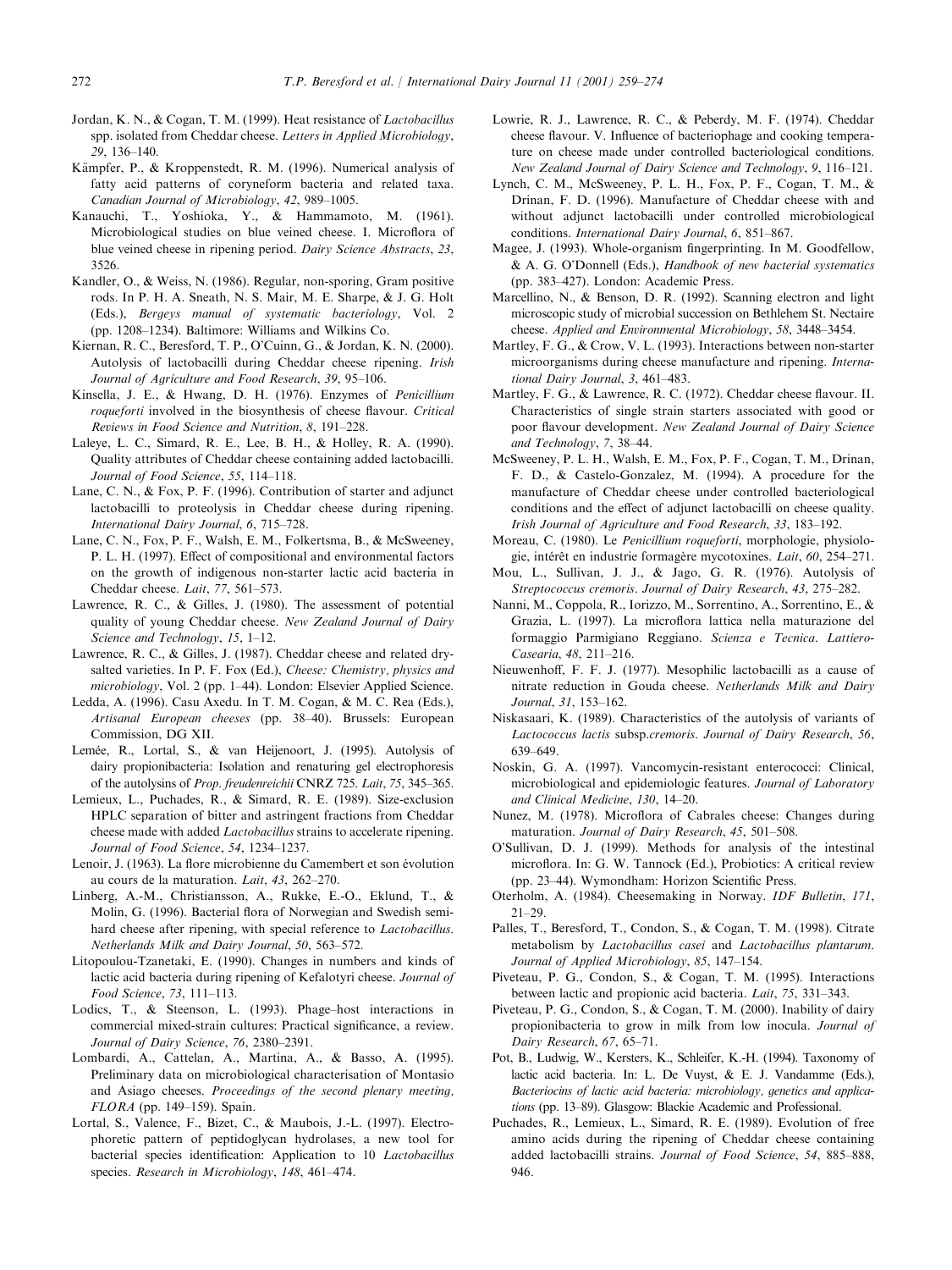- Ramos, M., Barneto, R., Suarez, J. A., & Inigo, B. (1982). Contribution to the study of Mahon cheese. I. Microbiological and biochemical aspects. Chemie Mikrobiologie Technologie für Lebensmittel, 7, 167–172.
- Rementzis, J., & Samelis, J. (1996). Rapid GC analysis of cellular fatty acids for characterising Lactobacillus sake and Lact. curvatus strains of meat origin. Letters in Applied Microbiology, 23, 379–384.
- Riedel, K.-H. J., Wingfield, B. D., & Britz, T. J. (1998). Identification of classical Propionibacterium species using16S rDNA-restriction fragment length polymorphisms. Systematic and Applied Microbiology, 21, 419–428.
- Roostita, R., & Fleet, G. H. (1996). The occurrence and growth of yeast in Camembert and blue-veined cheese. International Journal of Food Microbiology, 28, 393–404.
- Roserio, M. L. B., Barbosa, M. (1996). Serra de Estrela cheese. In: T. M. Cogan, & M. C. Rea (Eds.), Artisanal European cheeses (pp. 82–86). Brussels: European Commission, DG XII.
- Rossi, F., Torriani, S., & Dellaglio, F. (1998). Identification and clustering of dairy propionibacteria by RAPD-PCR and CGE-REA methods. Journal of Applied Microbiology, 85, 956–964.
- Rossi, F., Torriani, S., & Dellaglio, F. (1999). Genus- and speciesspecific PCR based detection of dairy propionibacteria in environmental samples by using primers targeted to the genes encoding 16S rRNA. Applied and Environmental Microbiology,, 65, 4241–4244.
- Rüegg, M., & Blanc, B. (1977). Beziehungen zwischen Wasseraktivität, Wasser-Sorptionsvermögen und Zusammensetzung von Käse. Milchwissenschaft, 32,193-201.
- Rüegg, M., & Blanc, B. (1981). Influence of water activity on the manufacture and ageing of cheese. In L. B. Rockland, & G. F. Stewart (Eds.), Water activity: Influences on food quality (pp. 791–811). New York: Academic Press.
- Samelis, J., Tsakalidou, E., Metaxopoulos, J., & Kalantzopoulos, G. (1995). Differentiation of Lactobacillus sake and Lact. curvatus isolated from naturally fermented Greek dry salami by SDS-PAGE of whole-cell proteins. Journal of Applied Bacteriology, 78, 157–163.
- Sandine, W. E., & Elliker, P. R. (1970). Microbially induced flavours and fermented foods flavour in fermented dairy products. Journal of Agriculture and Food Chemistry, 18, 557–562.
- Sasaki, M., Bosman, B. W., & Tan, P. S. T. (1995). Immunological and electrophoretic study of the proteolytic enzymes from various Lactococcus and Lactobacillus strains. Journal of Dairy Research, 62, 611–620.
- Schleifer, K. H., & Kilpper-Bälz, R. (1987). Molecular and chemotaxonomic approaches to the classification of streptococci, enterococci and lactococci: A review. Systematic and Applied Microbiology, 10, 1–19.
- Schmidt, J. L., & Lenoir, J. (1978). Contribution à létude de la flore levure du fromage de Camembert. Son évolution au cours de la maturation. Lait, 58, 355–370.
- Schmidt, J. L., & Lenoir, J. (1980). Contribution à létude de la flore levure du fromage de Camembert (II). Lait, 60, 272–282.
- Schubert, K., Ludwig, W., Springer, N., Kroppenstedt, R. M., Accolas, J.-P., & Fiedler, F. (1996). Two coryneform bacteria isolated from the surface of French Gruyère and Beaufort cheeses are new species of the genus Brachybacterium: Brachybacterium alimentarium sp. Nov. and Brachybacterium tyrofermentans sp. nov. International Journal of Systematic Bacteriology, 46, 81– 94687.
- Scott, W. J. (1957). Water relations of food spoilage microorganisms. Advances in Food Research, 7, 83–127.
- Sharpe, M. E. (1970). Cell wall and cell membrane antigens used in the classification of lactobacilli. International Journal of Systematic Bacteriology, 20, 509–518.
- Steffen, C. (1973). Lochbildung und vielsatz. Schweizerifche Milchzeitung, 99(63), 487.
- Steffen, C., Eberhard, P., Bosset, J. O., Rüegg, M. (1993) Swiss-type varieties. In P. F. Fox (Ed.), Cheese: Chemistry, physics and microbiology, Vol. 2 (pp. 83–110). London: Elsevier Applied Science.
- Takeuchi, M., & Hatano, K. (1998). Union of the genera Microbacterium Orla-Jensen and Aureobacterium Collins et al. in a redefined genus Microbacterium. International Journal of Systematic Bacteriology, 48, 739–747.
- Thierry, A., Salvat-Brunaud, D., Madec, M.-N., Michel, F., & Maubois, J.-L. (1998). Affinage de lemmental: Dynamique des populations bacteriennes et evolution de la composition de la phase aqueuse. Lait, 78, 521–542.
- Thomas, T. D. (1987). Cannibalism among bacteria found in cheese. NewZealand Journal of Dairy Science and Technology, 22, 215–219.
- Thomas, T. D., & Batt, R. D. (1969). Degradation of cell wall constituents by starved Streptococcus lactis in relation to survival. Journal of General Microbiology, 58, 347–362.
- Thomas, T. D., & Crow, V. L. (1983). Mechanism of  $D(-)$ -lactic acid formation in Cheddar cheese. New Zealand Journal of Dairy Science and Technology, 18, 131–141.
- Thomas, T. D., & Pearce, K. N. (1981). Influence of salt on lactose fermentation and proteolysis in Cheddar cheese. New Zealand Journal of Dairy Science and Technology, 16, 253–259.
- Tornadijo, M. E., Fresno, J. M., Bernardo, A., Martin Sarmiento, R., & Carballo, J. (1995). Microbiological changes throughout the manufacturing and ripening of a Spanish goats raw milk cheese (Armada variety). Lait, 75, 551–570.
- Trépanier, G., Simard, R. E., & Lee, B. H. (1991). Effect of added lactobacilli on composition and texture of Cheddar cheese during accelerated maturation. Journal of Food Science, 56, 696–700.
- Tsakalidou, E., Manolopoulou, E., Kabaraki, E., Zoidou, E., Pot, B., Kersters, K., & Kalantzopoulos, G. (1994). The combined use of whole-cell protein extracts for the identification (SDS-PAGE) and enzyme activity screening of lactic acid bacteria isolated from traditional Greek dairy products. Systematic and Applied Microbiology, 17, 444–458.
- Turner, K. W., & Thomas, T. D. (1980). Lactose fermentation in Cheddar cheese and the effect of salt. New Zealand Journal of Dairy Science and Technology, 15, 265–276.
- Turner, K. W., Lawrence, R. C., & Le Lievre, J. (1986). A microbiological specification for milk for aseptic cheesemaking. NewZealand Journal of Dairy Science and Technology, 21, 249–254.
- Tzanetakis, N., & Litopoulou-Tzanetaki, E. (1992). Changes in numbers and kinds of lactic acid bacteria in Feta and Teleme, two Greek cheeses from ewes' milk. Journal of Dairy Science, 75, 1389–1393.
- Urbach, G. (1995). Contribution of lactic acid bacteria to flavour compound formation in dairy products. International Dairy Journal, 5, 877–903.
- Valdes-Stauber, N., Scherer, S., & Seiler, H. (1997). Identification of yeasts and coryneform bacteria from the surface microflora of brick cheeses. International Journal of Food Microbiology, 34, 115–129.
- Valence, F., Richoux, R., Thierry, A., Palva, A., & Lortal, S. (1998). Autolysis of Lactobacillus helveticus and Propionibacterium freudenreichii in Swiss cheese: First evidence by using species-specific lysis markers. Journal of Dairy Research, 65, 609–620.
- van den Tempel, T., & Jakobsen, M. (1998). Yeasts associated with Danablu. International Dairy Journal, 8, 25–31.
- Vorobjeva, L. I. (1999). Economic and medical applications. In L. I. Vorobjeva (Ed.), Propionibacteria (pp. 209–243). Netherlands: Kluwer Academic Publishers.
- Walstra, P. (1993). The Synersis of curd. In P. F. Fox (Ed.), Cheese: Chemistry, physics and microbiology, Vol. 1 (pp. 141–191). London: Elsevier Applied Science.
- Weber, F., & Ramet, J. P. (1987). Comparative technology of the ripening methods of different types of cheese. In A. Eck (Ed.), Cheesemaking, science and technology (pp. 293–309). New York: Lavoiser Publishing.